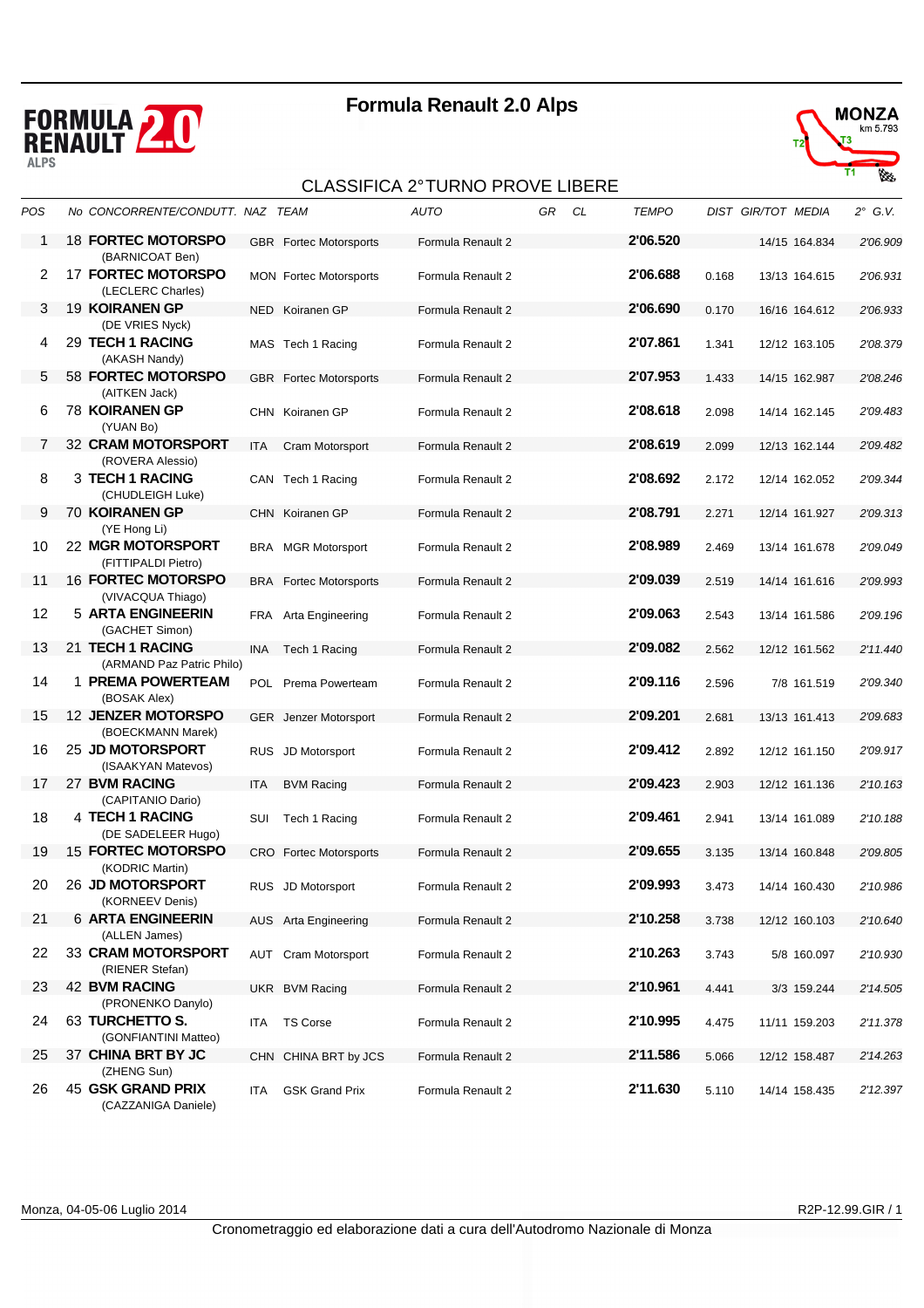| POS | No CONCORRENTE/CONDUTT, NAZ TEAM |            |                       | <b>AUTO</b>       | GR | CL | <b>TEMPO</b> | DIST  | MEDIA<br>GIR/TOT | $2^\circ$ G.V. |
|-----|----------------------------------|------------|-----------------------|-------------------|----|----|--------------|-------|------------------|----------------|
| 27  | 28 BVM RACING                    |            | RUS BVM Racing        | Formula Renault 2 |    |    | 2'12.174     | 5.654 | 4/4 157.782      | 2'12.606       |
|     | (EVSTIGNEEV Semen)               |            |                       |                   |    |    |              |       |                  |                |
| 28  | <b>GSK GRAND PRIX</b><br>31      | ITA        | <b>GSK Grand Prix</b> | Formula Renault 2 |    |    | 2'13.635     | 7.115 | 12/13 156 057    | 2'14.206       |
|     | (PULCINI Leonardo)               |            |                       |                   |    |    |              |       |                  |                |
| 29  | <b>PECCENINI P.</b>              | <b>ITA</b> | TS Corse              | Formula Renault 2 |    |    | 2'15.190     | 8.670 | 10/10 154.262    | 2'17.307       |
|     | (PECCENINI Pietro)               |            |                       |                   |    |    |              |       |                  |                |

Race Director: Delettre Pierre

Il Direttore di Gara: Galbiati Daniele

Il DSC: Monza Timing - Rapi Andrea

Monza, 04-05-06 Luglio 2014 2001 2014

ORA INIZIO (16:55) ORA FINE (17:55)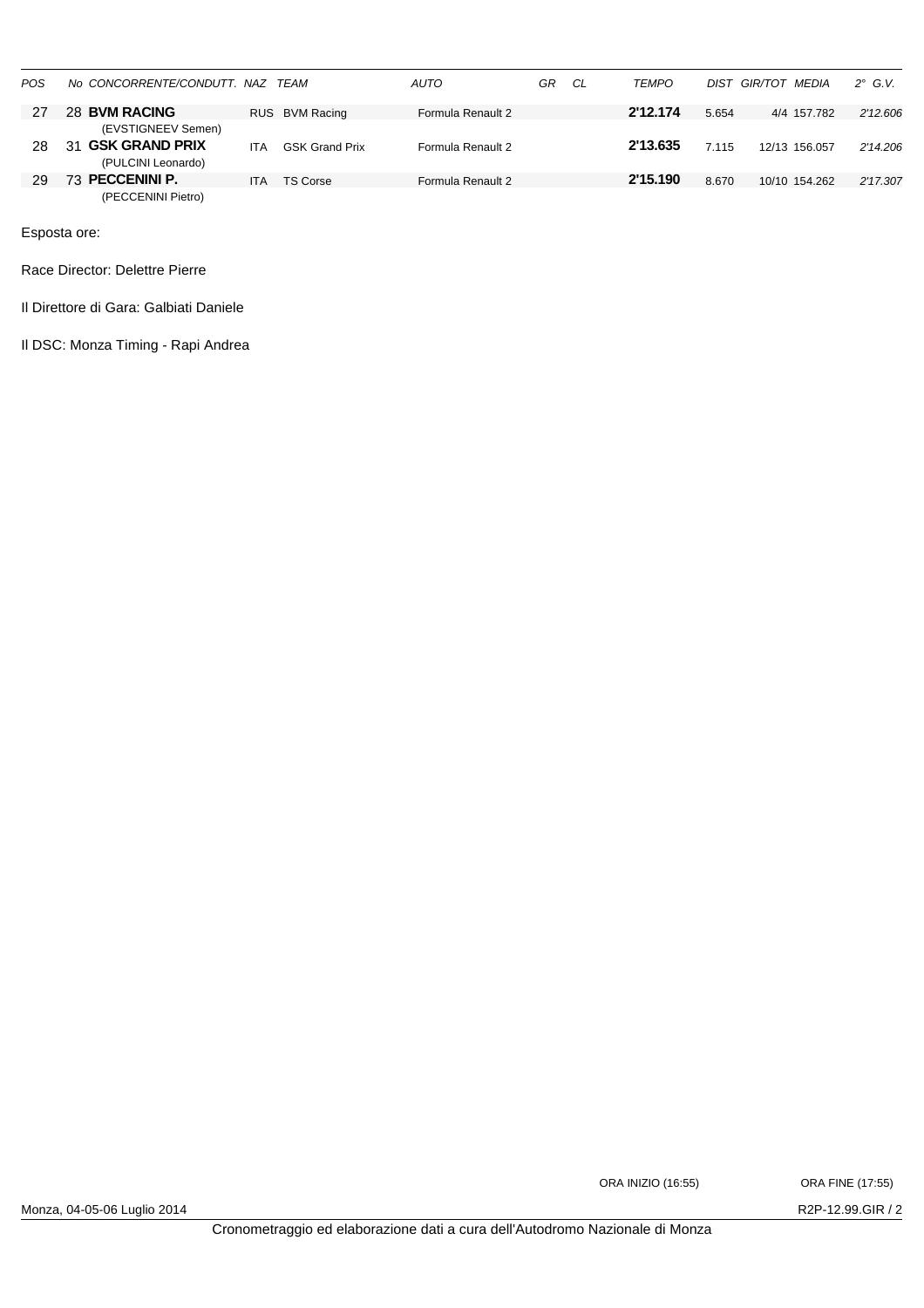



### VELOCITA' DELLA 2° TURNO PROVE LIBERE

| POS            | No. | CONCORRENTE/CONDUTTORE                                                  |            | NAZ TEAM                      | <b>AUTO</b>         | GR | CL | VELOCITA' |
|----------------|-----|-------------------------------------------------------------------------|------------|-------------------------------|---------------------|----|----|-----------|
| 1              | 19  | <b>KOIRANEN GP</b>                                                      |            | NED Koiranen GP               | Formula Renault 2.0 |    |    | 233.7     |
| 2              | 25  | (DE VRIES Nyck)<br><b>JD MOTORSPORT</b><br>(ISAAKYAN Matevos)           |            | RUS JD Motorsport             | Formula Renault 2.0 |    |    | 233.2     |
| 3              | 70  | <b>KOIRANEN GP</b>                                                      |            | CHN Koiranen GP               | Formula Renault 2.0 |    |    | 232.7     |
| 4              |     | (YE Hong Li)<br>12 JENZER MOTORSPORT<br>(BOECKMANN Marek)               |            | GER Jenzer Motorsport         | Formula Renault 2.0 |    |    | 232.2     |
| 5              |     | 3 TECH 1 RACING                                                         |            | CAN Tech 1 Racing             | Formula Renault 2.0 |    |    | 231.7     |
| 6              |     | (CHUDLEIGH Luke)<br>6 ARTA ENGINEERING<br>(ALLEN James)                 |            | AUS Arta Engineering          | Formula Renault 2.0 |    |    | 231.7     |
| $\overline{7}$ |     | 26 JD MOTORSPORT                                                        |            | RUS JD Motorsport             | Formula Renault 2.0 |    |    | 231.2     |
| 8              | 29  | (KORNEEV Denis)<br><b>TECH 1 RACING</b><br>(AKASH Nandy)                |            | MAS Tech 1 Racing             | Formula Renault 2.0 |    |    | 231.2     |
| 9              | 78. | <b>KOIRANEN GP</b>                                                      |            | CHN Koiranen GP               | Formula Renault 2.0 |    |    | 231.2     |
| 10             |     | (YUAN Bo)<br>4 TECH 1 RACING<br>(DE SADELEER Hugo)                      |            | SUI Tech 1 Racing             | Formula Renault 2.0 |    |    | 230.7     |
| 11             |     | 5 ARTA ENGINEERING                                                      |            | FRA Arta Engineering          | Formula Renault 2.0 |    |    | 230.7     |
| 12             | 32  | (GACHET Simon)<br><b>CRAM MOTORSPORT</b><br>(ROVERA Alessio)            | ITA        | Cram Motorsport               | Formula Renault 2.0 |    |    | 230.7     |
| 13             | 45. | <b>GSK GRAND PRIX</b>                                                   | <b>ITA</b> | <b>GSK Grand Prix</b>         | Formula Renault 2.0 |    |    | 230.7     |
| 14             | 63  | (CAZZANIGA Daniele)<br><b>TURCHETTO Stefano</b><br>(GONFIANTINI Matteo) | ITA.       | <b>TS Corse</b>               | Formula Renault 2.0 |    |    | 230.7     |
| 15             | 22  | <b>MGR MOTORSPORT</b>                                                   |            | <b>BRA</b> MGR Motorsport     | Formula Renault 2.0 |    |    | 230.2     |
| 16             |     | (FITTIPALDI Pietro)<br>27 BVM RACING<br>(CAPITANIO Dario)               | ITA.       | <b>BVM Racing</b>             | Formula Renault 2.0 |    |    | 230.2     |
| 17             |     | 21 TECH 1 RACING                                                        | ina        | Tech 1 Racing                 | Formula Renault 2.0 |    |    | 228.8     |
| 18             |     | (ARMAND Paz Patric Philo)<br>73 PECCENINI Pietro                        |            | ITA TS Corse                  | Formula Renault 2.0 |    |    | 227.8     |
| 19             |     | (PECCENINI Pietro)<br>18 FORTEC MOTORSPORTS                             |            | <b>GBR</b> Fortec Motorsports | Formula Renault 2.0 |    |    | 227.3     |
| 20             |     | (BARNICOAT Ben)<br>31 GSK GRAND PRIX                                    | ITA.       | <b>GSK Grand Prix</b>         | Formula Renault 2.0 |    |    | 226.8     |
|                |     | (PULCINI Leonardo)<br>17 FORTEC MOTORSPORTS                             |            |                               |                     |    |    | 226.4     |
| 21             |     | (LECLERC Charles)                                                       |            | <b>MON</b> Fortec Motorsports | Formula Renault 2.0 |    |    |           |
| 22             |     | 33 CRAM MOTORSPORT<br>(RIENER Stefan)                                   |            | <b>AUT</b> Cram Motorsport    | Formula Renault 2.0 |    |    | 226.4     |
| 23             |     | 58 FORTEC MOTORSPORTS                                                   |            | <b>GBR</b> Fortec Motorsports | Formula Renault 2.0 |    |    | 226.4     |
| 24             | 28  | (AITKEN Jack)<br><b>BVM RACING</b><br>(EVSTIGNEEV Semen)                |            | RUS BVM Racing                | Formula Renault 2.0 |    |    | 225.9     |

Monza, 04-05-06 Luglio 2014 VES-12.99.GIR / 1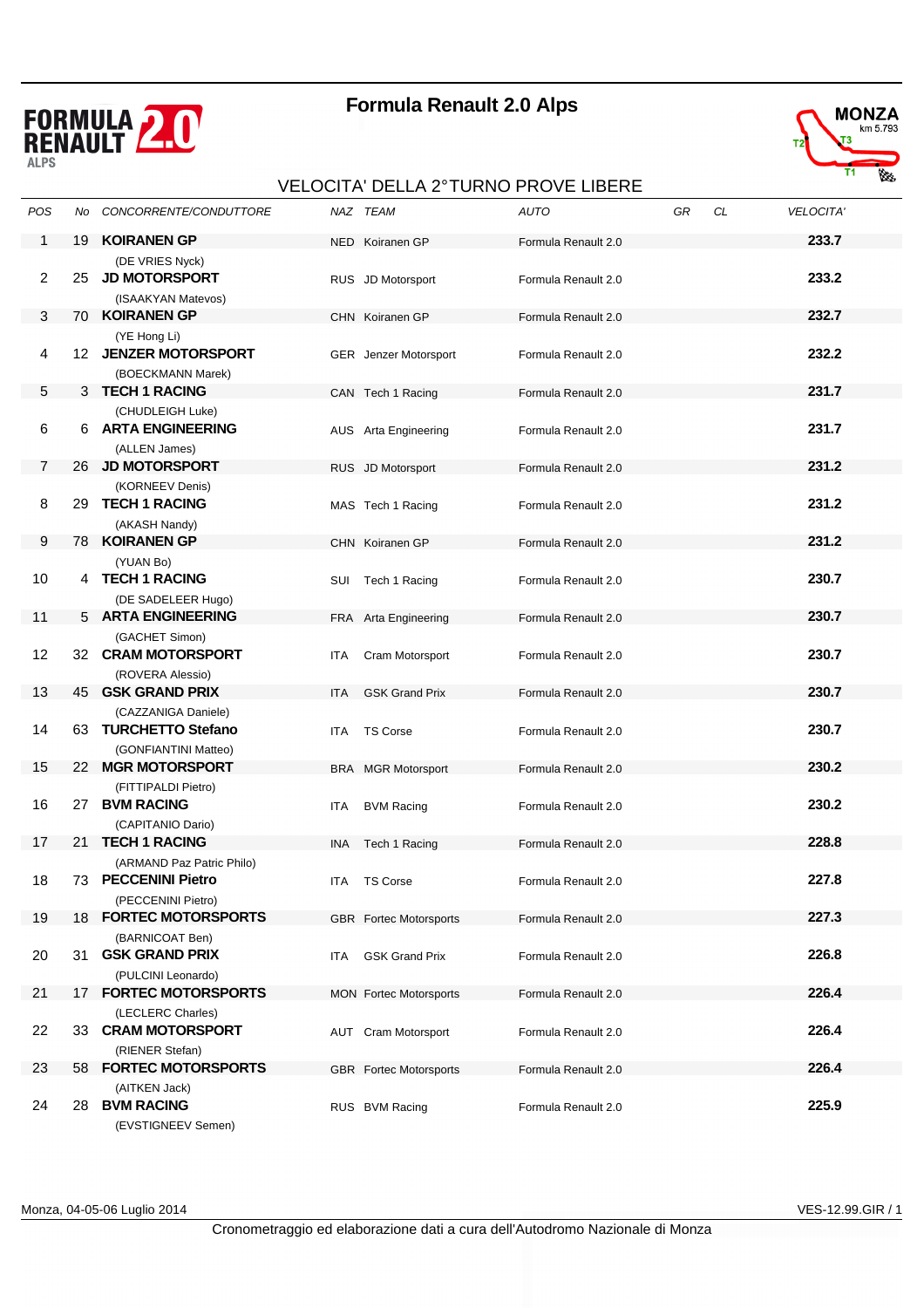| POS | No. | CONCORRENTE/CONDUTTORE                       | NAZ        | TEAM                      | <b>AUTO</b>         | GR | CL | <b>VELOCITA'</b> |
|-----|-----|----------------------------------------------|------------|---------------------------|---------------------|----|----|------------------|
| 25  | 37  | <b>CHINA BRT BY JCSTEAM</b>                  |            | CHN CHINA BRT by JCS      | Formula Renault 2.0 |    |    | 225.4            |
| 26  | 16  | (ZHENG Sun)<br><b>FORTEC MOTORSPORTS</b>     | <b>BRA</b> | <b>Fortec Motorsports</b> | Formula Renault 2.0 |    |    | 224.5            |
|     |     | (VIVACQUA Thiago)                            |            |                           |                     |    |    |                  |
| 27  |     | <b>PREMA POWERTEAM</b>                       | POL        | Prema Powerteam           | Formula Renault 2.0 |    |    | 223.1            |
|     |     | (BOSAK Alex)                                 |            |                           |                     |    |    |                  |
| 28  | 15  | <b>FORTEC MOTORSPORTS</b><br>(KODRIC Martin) | <b>CRO</b> | <b>Fortec Motorsports</b> | Formula Renault 2.0 |    |    | 223.1            |
| 29  | 42  | <b>BVM RACING</b>                            | UKR        | <b>BVM Racing</b>         | Formula Renault 2.0 |    |    | 222.6            |
|     |     | (PRONENKO Danylo)                            |            |                           |                     |    |    |                  |

Race Director: Delettre Pierre

Il Direttore di Gara: Galbiati Daniele

Il DSC: Monza Timing - Rapi Andrea

ORA INIZIO (16:55) ORA FINE (17:55)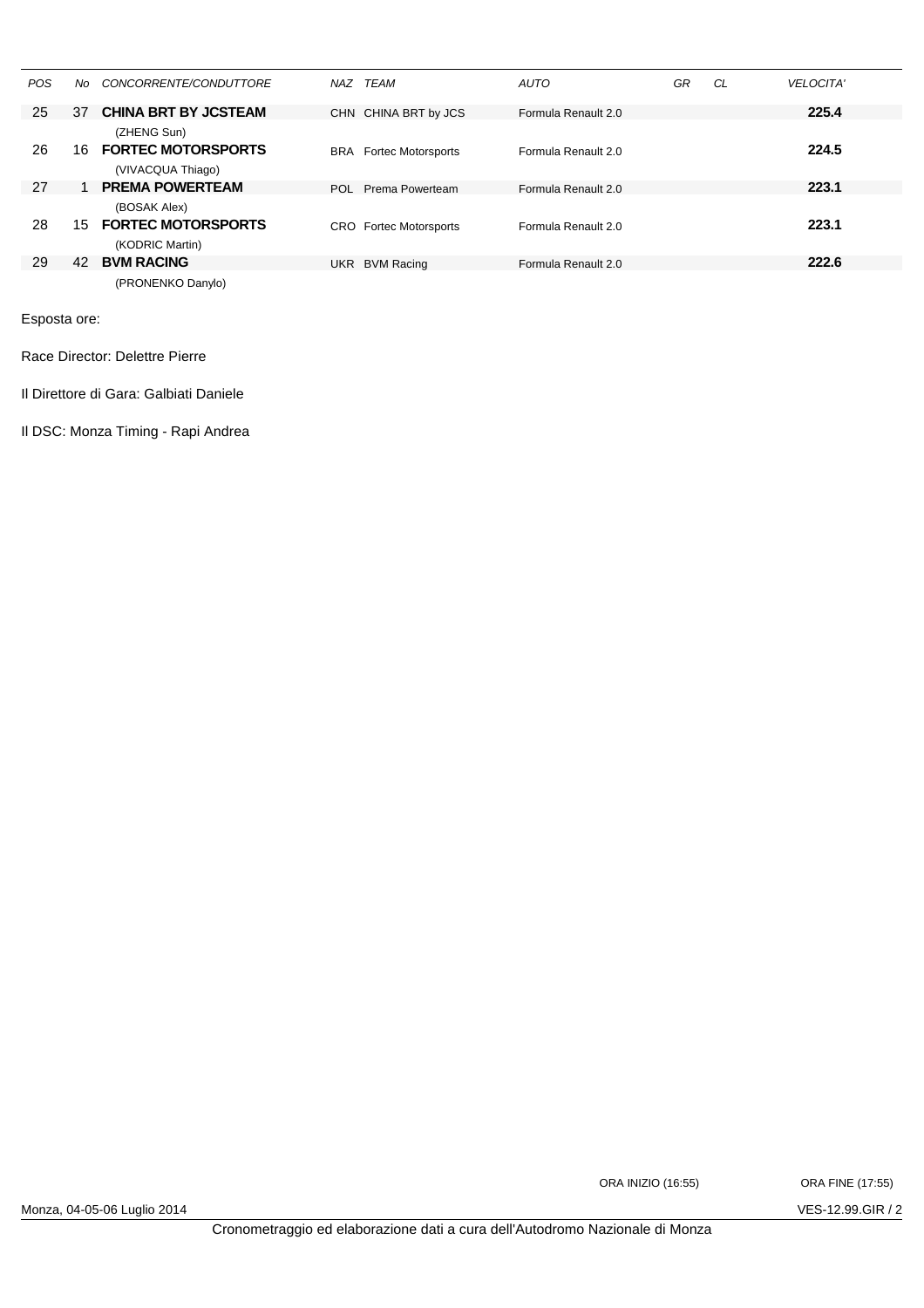



### TEMPI CALCOLATI 2° TURNO PROVE LIBERE

| POS            | No CONCORRENTE/CONDUTT.                   |            | NAZ TEAM                      | <b>AUTO</b>         | GR | CL<br>T <sub>1</sub> | <b>IDEALE</b><br>T <sub>2</sub> | <b>TEMPO</b><br>T <sub>3</sub> | DIFF POS<br>$T\,4$ |                            |
|----------------|-------------------------------------------|------------|-------------------------------|---------------------|----|----------------------|---------------------------------|--------------------------------|--------------------|----------------------------|
| 1              | <b>18 FORTEC MOTORSPO</b>                 |            | <b>GBR</b> Fortec Motorsports | Formula Renault 2.0 |    | 9.798                | 2'05.579<br>31.316              | 2'06.520<br>42.656             | 0.941<br>41.809    | $\overline{\phantom{0}}$ 1 |
|                | (BARNICOAT Ben)                           |            |                               |                     |    |                      |                                 |                                |                    |                            |
| 2              | <b>17 FORTEC MOTORSPO</b>                 |            | <b>MON</b> Fortec Motorsports | Formula Renault 2.0 |    | 9.850                | 2'06.289<br>31.908              | 2'06.688<br>42.458             | 0.399<br>42.073    | $\overline{2}$             |
|                | (LECLERC Charles)                         |            |                               |                     |    |                      |                                 |                                |                    |                            |
| 3              | 19 KOIRANEN GP                            |            | NED Koiranen GP               | Formula Renault 2.0 |    | 9.591                | 2'06.330<br>31.903              | 2'06.690<br>42.800             | 0.360<br>42.036    | 3                          |
|                | (DE VRIES Nyck)                           |            |                               |                     |    |                      |                                 |                                |                    |                            |
| 4              | 3 TECH 1 RACING                           |            | CAN Tech 1 Racing             | Formula Renault 2.0 |    | 9.747                | 2'07.389<br>32.005              | 2'08.692<br>43.196             | 1.303<br>42.441    | 8                          |
|                | (CHUDLEIGH Luke)                          |            |                               |                     |    |                      |                                 |                                |                    |                            |
| 5              | 58 FORTEC MOTORSPO                        |            | <b>GBR</b> Fortec Motorsports | Formula Renault 2.0 |    | 9.851                | 2'07.409<br>32.387              | 2'07.953<br>42.956             | 0.544<br>42.215    | 5                          |
|                | (AITKEN Jack)                             |            |                               |                     |    |                      |                                 |                                |                    |                            |
| 6              | 29 TECH 1 RACING                          |            | MAS Tech 1 Racing             | Formula Renault 2.0 |    | 9.750                | 2'07.639<br>32.329              | 2'07.861<br>43.308             | 0.222<br>42.252    | $\overline{4}$             |
|                | (AKASH Nandy)                             |            |                               |                     |    |                      |                                 |                                |                    |                            |
| $\overline{7}$ | 22 MGR MOTORSPORT                         |            | <b>BRA</b> MGR Motorsport     | Formula Renault 2.0 |    | 9.733                | 2'08.001<br>32.552              | 2'08.989<br>43.250             | 0.988<br>42.466    | 10                         |
| 8              | (FITTIPALDI Pietro)<br>32 CRAM MOTORSPORT |            |                               |                     |    |                      | 2'08.111                        | 2'08.619                       |                    |                            |
|                |                                           | <b>ITA</b> | Cram Motorsport               | Formula Renault 2.0 |    | 9.716                | 32.413                          | 43.376                         | 0.508<br>42.606    | $\overline{7}$             |
| 9              | (ROVERA Alessio)                          |            |                               |                     |    |                      |                                 |                                |                    |                            |
|                | <b>78 KOIRANEN GP</b><br>(YUAN Bo)        |            | CHN Koiranen GP               | Formula Renault 2.0 |    | 9.748                | 2'08.259<br>32.413              | 2'08.618<br>43.088             | 0.359<br>43.010    | 6                          |
| 10             | 70 KOIRANEN GP                            |            | CHN Koiranen GP               |                     |    |                      | 2'08.260                        | 2'08.791                       | 0.531              |                            |
|                | (YE Hong Li)                              |            |                               | Formula Renault 2.0 |    | 9.679                | 32.400                          | 43.718                         | 42.463             | 9                          |
| 11             | 5 ARTA ENGINEERIN                         |            |                               |                     |    |                      | 2'08.390                        | 2'09.063                       |                    |                            |
|                | (GACHET Simon)                            |            | FRA Arta Engineering          | Formula Renault 2.0 |    | 9.730                | 32.686                          | 43.292                         | 0.673<br>42.682    | 12                         |
| 12             | 27 BVM RACING                             | <b>ITA</b> | <b>BVM Racing</b>             | Formula Renault 2.0 |    |                      | 2'08.455                        | 2'09.423                       | 0.968              | 17                         |
|                | (CAPITANIO Dario)                         |            |                               |                     |    | 9.773                | 32.650                          | 43.319                         | 42.713             |                            |
| 13             | 4 TECH 1 RACING                           |            |                               | Formula Renault 2.0 |    |                      | 2'08.567                        | 2'09.461                       |                    |                            |
|                |                                           | SUI        | Tech 1 Racing                 |                     |    | 9.757                | 32.354                          | 43.658                         | 0.894<br>42.798    | 18                         |
|                | (DE SADELEER Hugo)                        |            |                               |                     |    |                      |                                 |                                |                    |                            |
| 14             | <b>12 JENZER MOTORSPO</b>                 |            | <b>GER</b> Jenzer Motorsport  | Formula Renault 2.0 |    | 9.706                | 2'08.616<br>32.517              | 2'09.201<br>43.447             | 0.585<br>42.946    | 15                         |
|                | (BOECKMANN Marek)                         |            |                               |                     |    |                      |                                 |                                |                    |                            |
| 15             | <b>15 FORTEC MOTORSPO</b>                 |            | CRO Fortec Motorsports        | Formula Renault 2.0 |    | 9.880                | 2'08.841<br>32.513              | 2'09.655<br>43.900             | 0.814<br>42.548    | 19                         |
|                | (KODRIC Martin)                           |            |                               |                     |    |                      |                                 |                                |                    |                            |
| 16             | <b>16 FORTEC MOTORSPO</b>                 |            | <b>BRA</b> Fortec Motorsports | Formula Renault 2.0 |    | 9.991                | 2'08.879<br>32.807              | 2'09.039<br>43.387             | 0.160<br>42.694    | 11                         |
|                | (VIVACQUA Thiago)                         |            |                               |                     |    |                      |                                 |                                |                    |                            |
| 17             | 21 TECH 1 RACING                          | INA.       | Tech 1 Racing                 | Formula Renault 2.0 |    | 9.779                | 2'08.936<br>32.458              | 2'09.082<br>43.960             | 0.146<br>42.739    | 13                         |
|                | (ARMAND Paz Patric Philo)                 |            |                               |                     |    |                      |                                 |                                |                    |                            |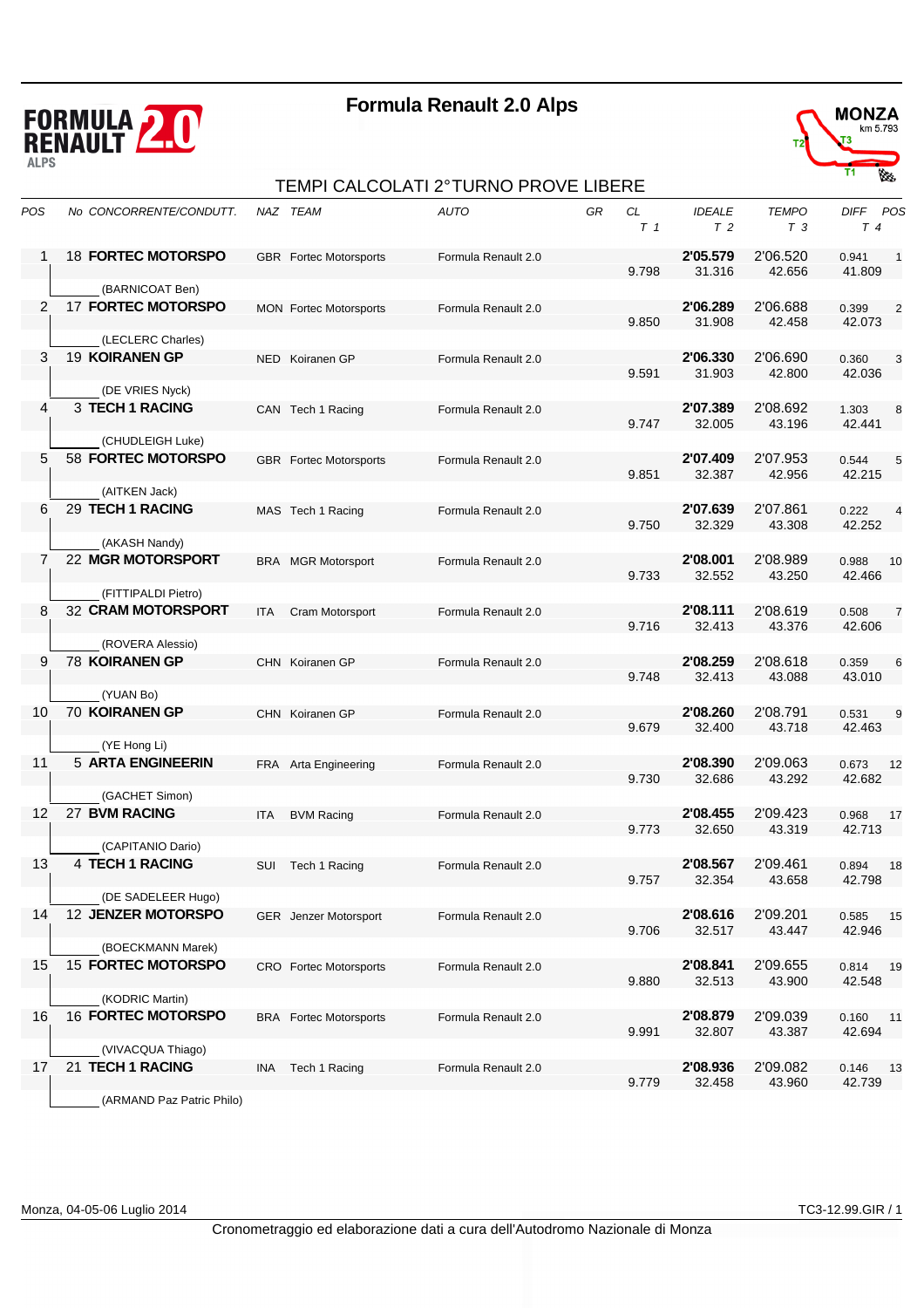| POS | No CONCORRENTE/CONDUTT.                     |            | NAZ TEAM                   | <b>AUTO</b>         | GR | CL<br>T <sub>1</sub> | <b>IDEALE</b><br>T <sub>2</sub> | <b>TEMPO</b><br>T <sub>3</sub> | DIFF<br>POS<br>T 4    |
|-----|---------------------------------------------|------------|----------------------------|---------------------|----|----------------------|---------------------------------|--------------------------------|-----------------------|
| 18  | <b>1 PREMA POWERTEAM</b>                    |            | POL Prema Powerteam        | Formula Renault 2.0 |    | 9.969                | 2'09.004<br>32.639              | 2'09.116<br>43.531             | 0.112<br>14<br>42.865 |
| 19  | (BOSAK Alex)<br>25 JD MOTORSPORT            |            | RUS JD Motorsport          | Formula Renault 2.0 |    | 9.608                | 2'09.083<br>32.625              | 2'09.412<br>43.613             | 0.329<br>16<br>43.237 |
|     | (ISAAKYAN Matevos)                          |            |                            |                     |    |                      |                                 |                                |                       |
| 20  | <b>26 JD MOTORSPORT</b>                     |            | RUS JD Motorsport          | Formula Renault 2.0 |    | 9.706                | 2'09.458<br>33.037              | 2'09.993<br>43.857             | 0.535<br>20<br>42.858 |
| 21  | (KORNEEV Denis)<br>33 CRAM MOTORSPORT       |            | <b>AUT</b> Cram Motorsport | Formula Renault 2.0 |    | 9.862                | 2'09.525<br>32.859              | 2'10.263<br>43.792             | 0.738<br>22<br>43.012 |
| 22  | (RIENER Stefan)<br><b>6 ARTA ENGINEERIN</b> |            | AUS Arta Engineering       | Formula Renault 2.0 |    |                      | 2'09.882                        | 2'10.258                       | 0.376<br>21           |
|     | (ALLEN James)                               |            |                            |                     |    | 9.693                | 33.086                          | 43.876                         | 43.227                |
| 23  | <b>28 BVM RACING</b>                        |            | RUS BVM Racing             | Formula Renault 2.0 |    | 9.885                | 2'10.643<br>33.427              | 2'12.174<br>43.652             | 1.531<br>27<br>43.679 |
|     | (EVSTIGNEEV Semen)                          |            |                            |                     |    |                      |                                 |                                |                       |
| 24  | <b>42 BVM RACING</b><br>(PRONENKO Danylo)   |            | UKR BVM Racing             | Formula Renault 2.0 |    | 10.026               | 2'10.866<br>33.035              | 2'10.961<br>44.020             | 0.095<br>23<br>43.785 |
| 25  | 63 TURCHETTO S.                             | ITA.       | <b>TS Corse</b>            | Formula Renault 2.0 |    | 9.778                | 2'10.899<br>33.040              | 2'10.995<br>43.835             | 0.096<br>24<br>44.246 |
|     | (GONFIANTINI Matteo)                        |            |                            |                     |    |                      |                                 |                                |                       |
| 26  | 37 CHINA BRT BY JC                          |            | CHN CHINA BRT by JCS       | Formula Renault 2.0 |    | 9.910                | 2'11.169<br>33.382              | 2'11.586<br>44.301             | 0.417<br>25<br>43.576 |
|     | (ZHENG Sun)                                 |            |                            |                     |    |                      |                                 |                                |                       |
| 27  | <b>45 GSK GRAND PRIX</b>                    | <b>ITA</b> | <b>GSK Grand Prix</b>      | Formula Renault 2.0 |    | 9.797                | 2'11.305<br>32.806              | 2'11.630<br>44.265             | 0.325<br>26<br>44.437 |
|     | (CAZZANIGA Daniele)                         |            |                            |                     |    |                      |                                 |                                |                       |
| 28  | 31 GSK GRAND PRIX                           | ITA        | <b>GSK Grand Prix</b>      | Formula Renault 2.0 |    | 9.949                | 2'12.345<br>33.453              | 2'13.635<br>44.283             | 1.290<br>28<br>44.660 |
|     | (PULCINI Leonardo)                          |            |                            |                     |    |                      |                                 |                                |                       |
| 29  | 73 PECCENINI P.                             | <b>ITA</b> | <b>TS Corse</b>            | Formula Renault 2.0 |    | 9.903                | 2'15.040<br>33.403              | 2'15.190<br>45.592             | 0.150<br>29<br>46.142 |
|     | (PECCENINI Pietro)                          |            |                            |                     |    |                      |                                 |                                |                       |

Race Director: Delettre Pierre

Il Direttore di Gara: Galbiati Daniele

Il DSC: Monza Timing - Rapi Andrea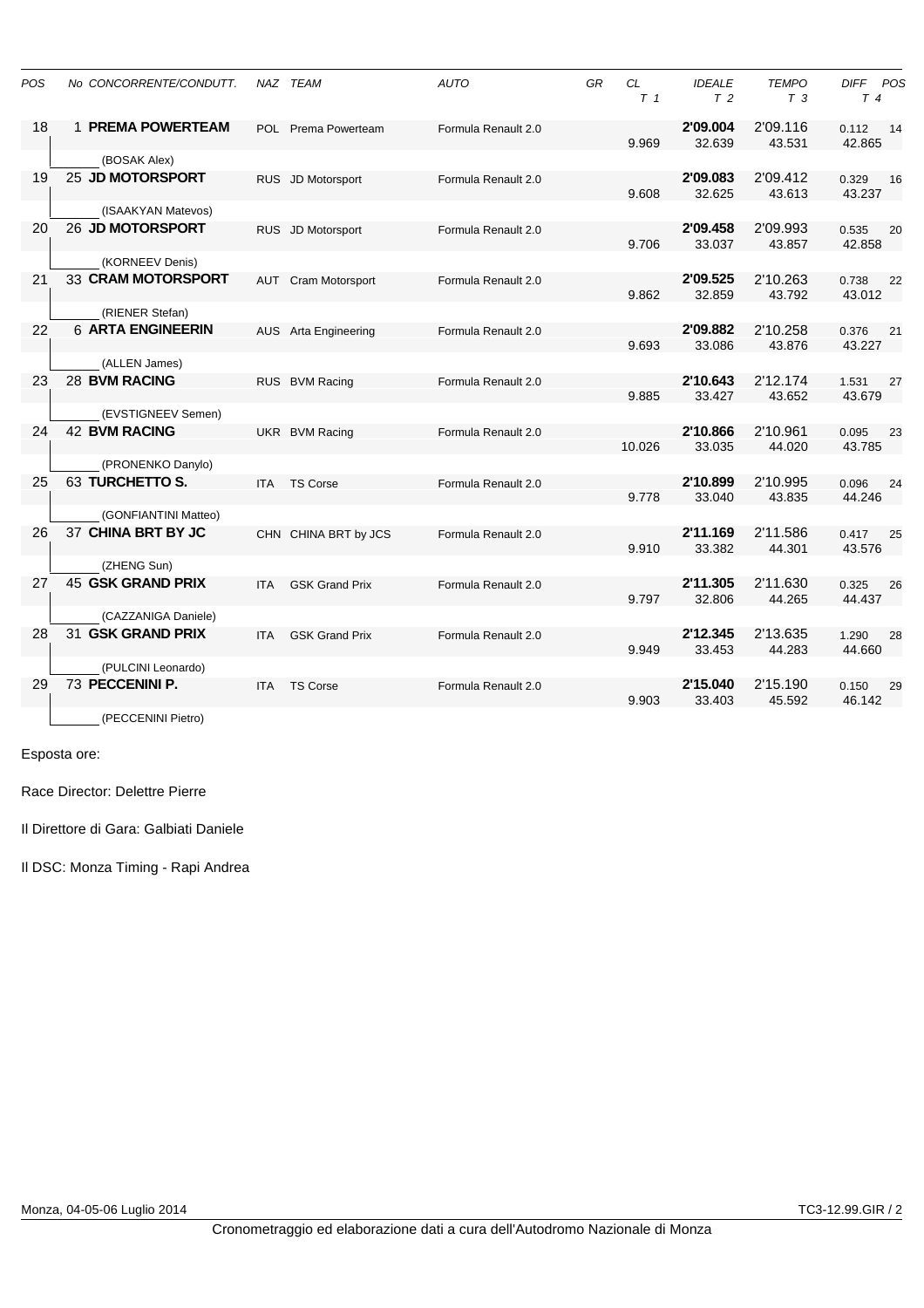



### ANALISI DEI TEMPI 2° TURNO PROVE LIBERE

| GIRO | $T-1$        | MAX-VEL                | $T-2$        | $T-3$  | <b>ARRIVO</b> | <b>TEMPO</b> | GIRO | T-1          | MAX-VEL                  | $T-2$        | $T-3$  | <b>ARRIVO</b> | <b>TEMPO</b> |
|------|--------------|------------------------|--------------|--------|---------------|--------------|------|--------------|--------------------------|--------------|--------|---------------|--------------|
|      |              |                        |              |        |               |              | 12)  | 10.066       | (216.8)                  | 33.752       | 44.010 | 43.186        | 2'11.014 p1  |
| 1    |              | <b>PREMA POWERTEAM</b> |              |        | POL           |              | 13)  | 10.075       | (213.4)                  | 33.617       | 43.698 | 42.798        | 2'10.188 p1  |
|      | Prema Powert |                        | Formula Rena |        |               |              | 14)  | 10.059       | (221.3)                  | 32.354       | 43.658 | 43.390        | 2'09.461 p1  |
|      |              |                        |              |        |               |              | 15)  | 10.367       | (212.1)                  | 37.396       | 44.737 | 47.029        | 2'19.529 Bp1 |
| 1)   | 21'34.502    | (151.4)                | 35.392       | 44.941 | 43.831        | 23'38.666 p1 |      |              |                          |              |        |               |              |
| 2)   | 10.036       | (216.0)                | 35.058       | 44.699 | 44.281        | 2'14.074 p1  |      |              |                          |              |        |               |              |
| 3)   | 10.018       | (222.6)                | 33.209       | 44.357 | 44.408        | 2'11.992 p1  | 5    |              | <b>ARTA ENGINEERING</b>  |              |        | <b>FRA</b>    |              |
| 4)   | 21'36.346    | (101.4)                | 39.221       | 46.076 | 44.531        | 23'46.174 p1 |      | Arta Enginee |                          | Formula Rena |        |               |              |
| 5)   | 10.252       | (184.9)                | 36.914       | 50.351 | 46.342        | 2'23.859 p1  |      |              |                          |              |        |               |              |
| 6)   | 10.362       | (217.3)                | 32.842       | 43.563 | 43.076        | 2'09.843 p1  | 1)   | 56.761       |                          | 35.847       | 45.345 | 44.255        | 3'02.208 p1  |
| 7)   | 10.100       | (219.9)                | 32.756       | 43.619 | 42.865        | 2'09.340 p1  | 2)   | 9.811        | (229.2)                  | 34.126       | 44.356 | 44.219        | 2'12.512 p1  |
| 8)   | 10.031       | (223.1)                | 32.639       | 43.531 | 42.915        | 2'09.116 p1  | 3)   | 9.807        | (217.3)                  | 32.844       | 44.116 | 43.246        | 2'10.013 p1  |
| 9)   | 9.969        | (213.8)                | 34.815       | 44.576 | 49.470        | 2'18.830 Bp1 | 4)   | 9.730        | (230.7)                  | 33.036       | 43.862 | 45.250        | 2'11.878 p1  |
|      |              |                        |              |        |               |              | 5)   | 9.860        | (227.3)                  | 32.991       | 43.292 | 43.689        | 2'09.832 p1  |
|      |              |                        |              |        |               |              | 6)   | 9.863        | (223.6)                  | 34.009       | 43.992 | 43.076        | 2'10.940 p1  |
| 3    |              | <b>TECH 1 RACING</b>   |              |        | CAN           |              | 7)   | 7'34.704     | (145.5)                  | 34.810       | 43.822 | 43.258        | 9'36.594 p1  |
|      | Tech 1 Racin |                        | Formula Rena |        |               |              | 8)   | 9.860        | (226.8)                  | 32.889       | 43.407 | 43.066        | 2'09.222 p1  |
|      |              |                        |              |        |               |              | 9)   | 9.865        | (227.8)                  | 33.016       | 43.549 | 44.139        | 2'10.569 p1  |
| 1)   | 41.854       |                        | 35.290       | 45.759 | 44.624        | 2'47.527 p1  | 10)  | 21'48.888    | (103.5)                  | 40.092       | 46.573 | 44.944        | 24'00.497 p1 |
| 2)   | 9.880        | (227.3)                | 33.436       | 44.754 | 43.648        | 2'11.718 p1  | 11)  | 9.967        | (224.0)                  | 33.661       | 44.355 | 44.462        | 2'12.445 p1  |
| 3)   | 9.747        | (231.7)                | 32.005       | 46.505 | 52.362        | 2'20.619 p1  | 12)  | 10.024       | (221.7)                  | 33.315       | 43.742 | 43.408        | 2'10.489 p1  |
| 4)   | 10.118       | (225.0)                | 32.945       | 44.303 | 43.348        | 2'10.714 p1  | 13)  | 9.999        | (224.0)                  | 32.694       | 43.423 | 43.080        | 2'09.196 p1  |
| 5)   | 9.899        | (226.4)                | 33.252       | 43.924 | 43.272        | 2'10.347 p1  | 14)  | 9.859        |                          | 32.718       | 43.804 | 42.682        | 2'09.063 p1  |
| 6)   | 9.896        | (226.4)                | 32.839       | 44.266 | 43.876        | 2'10.877 p1  | 15)  | 9.854        | (227.8)                  | 32.726       | 44.352 | 48.673        | 2'15.605 Bp1 |
| 7)   | 7'36.176     | (169.0)                | 34.047       | 43.984 | 42.675        | 9'36.882 p1  |      |              | (227.3)                  |              |        |               |              |
| 8)   | 9.910        | (225.9)                | 32.919       | 43.667 | 43.328        | 2'09.824 p1  |      |              |                          |              |        |               |              |
| 9)   | 9.943        | (225.4)                | 32.438       | 44.528 | 44.859        | 2'11.768 p1  |      |              |                          |              |        |               |              |
|      |              |                        |              |        |               | 23'56.361 p1 | 6    |              | <b>ARTA ENGINEERING</b>  |              |        | AUS           |              |
| 10)  | 21'50.036    | (107.2)                | 37.314       | 45.185 | 43.826        |              |      | Arta Enginee |                          | Formula Rena |        |               |              |
| 11)  | 9.998        | (222.6)                | 33.254       | 43.768 | 47.622        | 2'14.642 p1  |      |              |                          |              |        |               |              |
| 12)  | 10.147       | (219.0)                | 32.769       | 44.083 | 42.895        | 2'09.894 p1  | 1)   | 57.955       |                          | 35.920       | 45.770 | 44.154        | 3'03.799 p1  |
| 13)  | 10.067       | (221.3)                | 32.914       | 43.270 | 42.441        | 2'08.692 p1  | 2)   | 9.833        | (217.7)                  | 34.141       | 44.805 | 43.570        | 2'12.349 p1  |
| (14) | 9.944        | (224.5)                | 32.905       | 43.196 | 43.299        | 2'09.344 p1  | 3)   | 9.693        | (231.7)                  | 33.642       | 45.109 | 43.838        | 2'12.282 p1  |
| 15)  | 9.954        | (225.0)                | 32.470       | 44.849 | 42.952        | 2'10.225 p1  | 4)   | 9.782        | (229.2)                  | 33.351       | 44.829 | 44.896        | 2'12.858 p1  |
|      |              |                        |              |        |               |              | 5)   | 9.882        | (226.8)                  | 33.096       | 44.557 | 44.112        | 2'11.647 p1  |
|      |              |                        |              |        |               |              | 6)   | 9.892        | (226.4)                  | 35.628       | 48.052 | 43.993        | 2'17.565 p1  |
| 4    |              | <b>TECH 1 RACING</b>   |              |        | SUI           |              | 7)   | 9'06.734     | (171.7)                  | 34.426       | 44.822 | 44.381        | 11'10.363 p1 |
|      | Tech 1 Racin |                        | Formula Rena |        |               |              | 8)   | 10.822       | (188.1)                  | 33.624       | 44.333 | 44.317        | 2'13.096 p1  |
|      |              |                        |              |        |               |              | 9)   | 22'09.517    | (109.2)                  | 40.208       | 46.465 | 44.374        | 24'20.564 p1 |
| 1)   | 45.466       |                        | 34.853       | 46.269 | 44.408        | 2'50.996 p1  | 10)  | 10.058       | (188.1)                  | 34.034       | 45.151 | 1'15.702      | 2'44.945 p1  |
| 2)   | 9.949        | (225.4)                | 33.446       | 45.233 | 43.674        | 2'12.302 p1  | 11)  | 11.285       | (165.1)                  | 35.650       | 44.204 | 43.539        | 2'14.678 p1  |
| 3)   | 9.757        | (230.7)                | 32.886       | 44.465 | 43.729        | 2'10.837 p1  | 12)  | 9.974        | (222.6)                  | 33.514       | 43.925 | 43.227        | 2'10.640 p1  |
| 4)   | 9.776        | (230.7)                | 32.824       | 44.344 | 44.220        | 2'11.164 p1  | 13)  | 9.892        | (226.8)                  | 33.086       | 43.992 | 43.288        | 2'10.258 p1  |
| 5)   | 9.861        | (225.9)                | 33.655       | 43.977 | 44.696        | 2'12.189 p1  |      |              |                          |              |        |               |              |
| 6)   | 9.957        | (224.5)                | 33.264       | 45.551 | 43.142        | 2'11.914 p1  |      |              |                          |              |        |               |              |
| 7)   | 7'42.177     | (163.8)                | 43.984       | 48.358 | 44.506        | 9'59.025 p1  | 12   |              | <b>JENZER MOTORSPORT</b> |              |        | GER           |              |
| 8)   | 10.077       | (221.7)                | 34.080       | 44.496 | 45.736        | 2'14.389 p1  |      | Jenzer Motor |                          | Formula Rena |        |               |              |
| 9)   | 10.291       | (212.1)                | 36.161       | 46.085 | 51.184        | 2'23.721 Bp1 |      |              |                          |              |        |               |              |
| 10)  | 21'11.503    | (156.2)                | 35.534       | 44.833 | 44.741        | 23'16.611 p1 | 1)   | 1'04.263     |                          | 38.670       | 46.733 | 46.059        | 3'15.725 p1  |
| 11)  | 10.112       | (215.5)                | 35.655       | 44.271 | 42.816        | 2'12.854 p1  | 2)   | 9.924        | (224.5)                  | 34.295       | 45.015 | 43.930        | 2'13.164 p1  |
|      |              |                        |              |        |               |              |      |              |                          |              |        |               |              |

Monza, 04-05-06 Luglio 2014 AT5-12.99.GIR / 1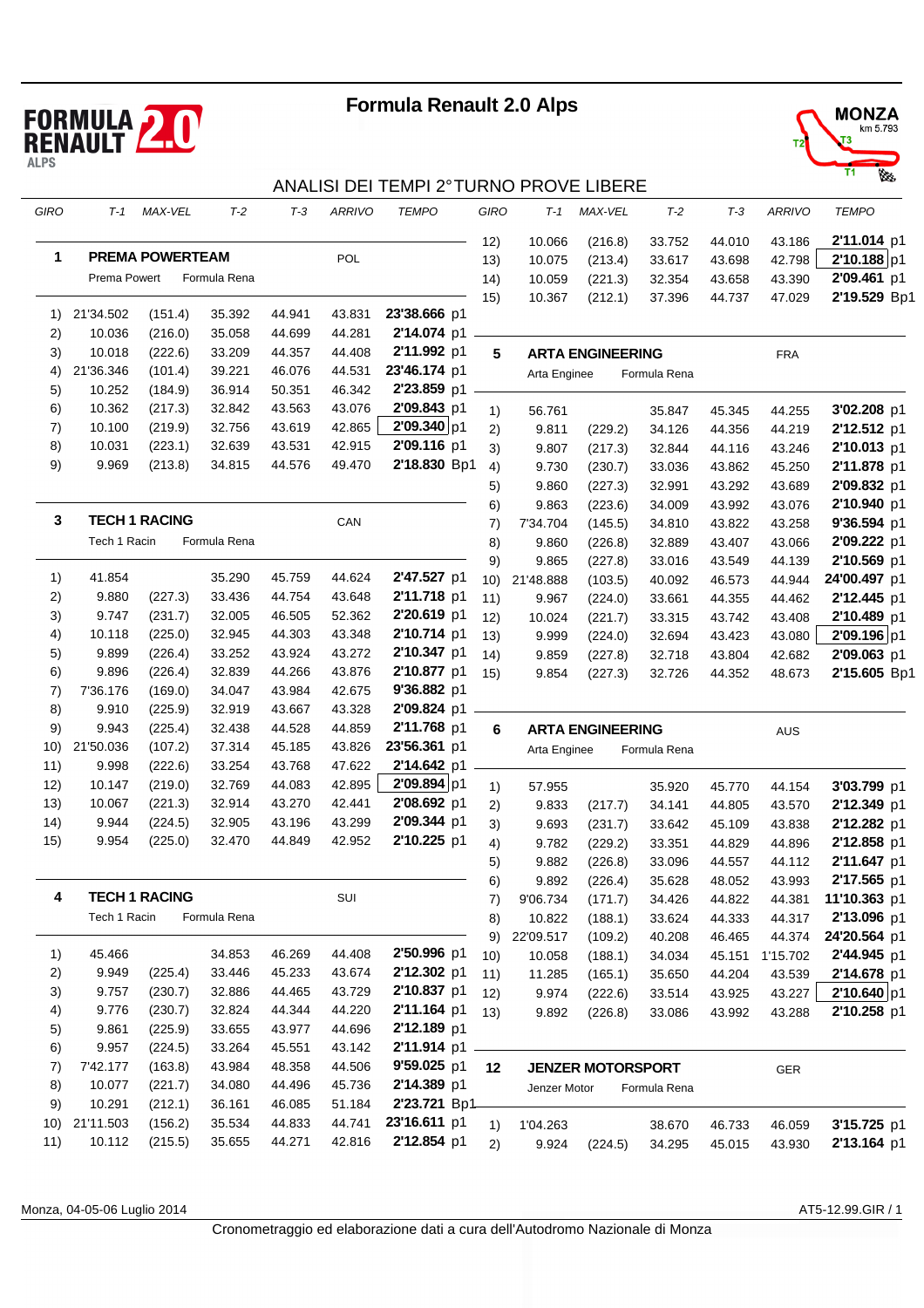| GIRO | T-1                 | MAX-VEL                   | $T-2$        | $T-3$  | ARRIVO     | <b>TEMPO</b> | GIRO | T-1          | MAX-VEL                   | $T-2$        | $T-3$  | <b>ARRIVO</b> | <b>TEMPO</b> |
|------|---------------------|---------------------------|--------------|--------|------------|--------------|------|--------------|---------------------------|--------------|--------|---------------|--------------|
| 3)   | 9.706               | (232.2)                   | 32.991       | 44.767 | 43.610     | 2'11.074 p1  |      |              |                           |              |        |               |              |
| 4)   | 9.781               | (229.7)                   | 33.139       | 44.540 | 44.432     | 2'11.892 p1  | 17   |              | <b>FORTEC MOTORSPORTS</b> |              |        | <b>MON</b>    |              |
| 5)   | 9.839               | (226.4)                   | 33.991       | 48.788 | 45.315     | 2'17.933 p1  |      | Fortec Motor |                           | Formula Rena |        |               |              |
| 6)   | 9.836               | (227.8)                   | 32.816       | 44.493 | 43.890     | 2'11.035 p1  |      |              |                           |              |        |               |              |
| 7)   | 7'27.310            | (124.5)                   | 36.204       | 45.956 | 47.572     | 9'37.042 p1  | 1)   | 1'55.474     |                           | 34.276       | 45.487 | 44.109        | 3'59.346 p1  |
| 8)   | 9.853               | (227.3)                   | 33.001       | 43.954 | 44.234     | 2'11.042 p1  | 2)   | 9.884        | (225.4)                   | 33.158       | 44.487 | 43.504        | 2'11.033 p1  |
| 9)   | 9.897               | (226.8)                   | 34.631       | 44.947 | 48.423     | 2'17.898 p1  | 3)   | 9.853        | (226.4)                   | 32.612       | 43.809 | 42.946        | 2'09.220 p1  |
| 10)  | 21'24.708           | (102.0)                   | 38.649       | 47.181 | 48.792     | 23'39.330 p1 | 4)   | 9.855        | (226.4)                   | 32.765       | 43.812 | 42.658        | 2'09.090 p1  |
| 11)  | 10.728              | (213.8)                   | 34.715       | 44.083 | 47.003     | 2'16.529 p1  | 5)   | 9.850        | (225.0)                   | 33.431       | 43.451 | 42.758        | 2'09.490 p1  |
| 12)  | 10.124              | (220.8)                   | 33.398       | 43.712 | 43.709     | 2'10.943 p1  | 6)   | 9.955        | (221.7)                   | 32.619       | 43.312 | 43.246        | 2'09.132 p1  |
| 13)  | 10.015              | (223.6)                   | 32.857       | 43.615 | 43.196     | 2'09.683 p1  | 7)   | 9'25.704     | (173.6)                   | 39.747       | 46.830 | 45.817        | 11'38.098 p1 |
| 14)  | 9.894               | (227.3)                   | 32.759       | 43.602 | 42.946     | 2'09.201 p1  | 8)   | 9.997        | (222.6)                   | 32.733       | 43.433 | 44.577        | 2'10.740 p1  |
|      |                     |                           |              |        |            |              | 9)   | 20'46.037    | (119.7)                   | 37.354       | 45.481 | 53.696        | 23'02.568 p1 |
|      |                     |                           |              |        |            |              | 10)  | 10.076       | (220.8)                   | 32.596       | 43.335 | 42.678        | 2'08.685 p1  |
| 15   |                     | <b>FORTEC MOTORSPORTS</b> |              |        | CRO        |              | 11)  | 10.145       | (217.7)                   | 32.841       | 42.942 | 42.536        | 2'08.464 p1  |
|      | Fortec Motor        |                           | Formula Rena |        |            |              | 12)  | 10.127       | (218.1)                   | 32.427       | 42.700 | 42.420        | 2'07.674 p1  |
|      |                     |                           |              |        |            |              | 13)  | 9.891        | (210.5)                   | 32.398       | 42.569 | 42.073        | 2'06.931 p1  |
| 1)   | 26.589              |                           | 38.227       | 48.311 | 47.308     | 2'40.435 p1  | (14) | 9.953        | (223.6)                   | 32.161       | 42.458 | 42.116        | 2'06.688 p1  |
| 2)   | 10.276              | (179.1)                   | 34.998       | 46.416 | 44.928     | 2'16.618 p1  |      |              |                           |              |        |               |              |
| 3)   | 9.974               | (222.2)                   | 34.322       | 45.126 | 44.702     | 2'14.124 p1  |      |              |                           |              |        |               |              |
| 4)   | 9.880               | (217.3)                   | 35.006       | 44.956 | 48.746     | 2'18.588 p1  | 18   |              | <b>FORTEC MOTORSPORTS</b> |              |        | <b>GBR</b>    |              |
| 5)   | 10.055              | (221.3)                   | 34.888       | 44.673 | 46.588     | 2'16.204 p1  |      | Fortec Motor |                           | Formula Rena |        |               |              |
| 6)   | 10.039              | (221.7)                   | 33.512       | 44.621 | 45.117     | 2'13.289 p1  |      |              |                           |              |        |               |              |
| 7)   | 8'14.425            | (165.1)                   | 36.512       | 45.193 | 43.783     | 10'19.913 p1 | 1)   | 22.780       |                           | 36.306       | 47.368 | 45.412        | 2'31.866 p1  |
| 8)   | 9.995               | (223.1)                   | 33.061       | 44.147 | 43.989     | 2'11.192 p1  | 2)   | 11.198       | (196.0)                   | 33.816       | 44.611 | 42.961        | 2'12.586 p1  |
| 9)   | 10.346              | (186.8)                   | 42.136       | 45.286 | 44.412     | 2'22.180 p1  | 3)   | 9.808        | (227.3)                   | 32.499       | 43.612 | 43.008        | 2'08.927 p1  |
| 10)  | 20'25.328           | (163.1)                   | 35.670       | 45.387 | 44.069     | 22'30.454 p1 | 4)   | 9.798        | (226.8)                   | 32.923       | 43.960 | 43.275        | 2'09.956 p1  |
| 11)  | 10.186              | (217.7)                   | 33.330       | 44.647 | 43.214     | 2'11.377 p1  | 5)   | 9.899        | (225.0)                   | 32.708       | 43.316 | 42.755        | 2'08.678 p1  |
| 12)  | 10.221              | (215.5)                   | 33.602       | 44.136 | 42.849     | 2'10.808 p1  | 6)   | 9.915        | (223.6)                   | 32.546       | 43.748 | 42.766        | 2'08.975 p1  |
|      |                     |                           |              |        |            | 2'10.138 p1  |      |              |                           |              |        |               | 2'07.781 p1  |
| 13)  | 10.237              | (216.4)                   | 33.241       | 44.112 | 42.548     |              | 7)   | 9.884        | (223.6)                   | 31.686       | 43.355 | 42.856        | 9'30.699 p1  |
| 14)  | 10.100              | (219.9)                   | 32.513       | 43.917 | 43.125     | 2'09.655 p1  | 8)   | 7'20.372     | (169.0)                   | 36.499       | 48.508 | 45.320        |              |
| 15)  | 10.066              | (220.8)                   | 32.921       | 43.900 | 42.918     | 2'09.805 p1  | 9)   | 10.021       | (222.2)                   | 32.315       | 43.343 | 43.432        | 2'09.111 p1  |
|      |                     |                           |              |        |            |              | 10)  | 10.104       | (219.0)                   | 32.522       | 43.665 | 43.842        | 2'10.133 p1  |
|      |                     |                           |              |        |            |              | 11)  | 19'53.366    | (140.2)                   | 35.095       | 44.849 | 43.272        | 21'56.582 p1 |
| 16   |                     | <b>FORTEC MOTORSPORTS</b> |              |        | <b>BRA</b> |              | 12)  | 10.044       | (220.8)                   | 32.249       | 43.036 | 42.396        | 2'07.725 p1  |
|      | <b>Fortec Motor</b> |                           | Formula Rena |        |            |              | 13)  | 10.117       | (217.7)                   | 32.190       | 42.862 | 41.940        | 2'07.109 p1  |
|      |                     |                           |              |        |            |              | 14)  | 10.138       | (217.7)                   | 32.382       | 42.656 | 41.911        | 2'07.087 p1  |
| 1)   | 31.247              |                           | 34.822       | 47.001 | 45.937     | 2'39.007 p1  | 15)  | 9.997        | (222.2)                   | 31.316       | 43.173 | 42.034        | 2'06.520 p1  |
| 2)   | 10.338              | (206.8)                   | 34.552       | 45.898 | 45.552     | 2'16.340 p1  | 16)  | 9.986        | (222.2)                   | 32.118       | 42.996 | 41.809        | 2'06.909 p1  |
| 3)   | 10.008              | (224.5)                   | 33.700       | 45.883 | 44.787     | 2'14.378 p1  |      |              |                           |              |        |               |              |
| 4)   | 9.991               | (223.1)                   | 33.376       | 45.278 | 44.849     | 2'13.494 p1  |      |              |                           |              |        |               |              |
| 5)   | 10.051              | (221.7)                   | 32.971       | 44.585 | 44.026     | 2'11.633 p1  | 19   |              | <b>KOIRANEN GP</b>        |              |        | <b>NED</b>    |              |
| 6)   | 10.083              | (221.3)                   | 33.298       | 44.829 | 44.133     | 2'12.343 p1  |      | Koiranen GP  |                           | Formula Rena |        |               |              |
| 7)   | 8'10.871            | (172.2)                   | 34.397       | 45.105 | 45.044     | 10'15.417 p1 |      |              |                           |              |        |               |              |
| 8)   | 10.103              | (219.0)                   | 34.103       | 44.384 | 44.903     | 2'13.493 p1  | 1)   | 21.399       |                           | 35.660       | 46.543 | 46.057        | 2'29.659 p1  |
| 9)   | 10.214              | (216.8)                   | 33.490       | 44.687 | 45.554     | 2'13.945 p1  | 2)   | 10.455       | (213.8)                   | 32.814       | 43.487 | 43.323        | 2'10.079 p1  |
| 10)  | 20'50.078           | (162.4)                   | 34.835       | 45.299 | 44.873     | 22'55.085 p1 | 3)   | 9.662        | (232.2)                   | 32.360       | 45.241 | 43.681        | 2'10.944 p1  |
| 11)  | 10.112              | (218.1)                   | 34.007       | 44.459 | 47.090     | 2'15.668 p1  | 4)   | 9.668        | (232.7)                   | 31.924       | 44.079 | 43.245        | 2'08.916 p1  |
| 12)  | 10.244              | (216.0)                   | 33.791       | 44.252 | 43.414     | 2'11.701 p1  | 5)   | 9.715        | (231.7)                   | 32.680       | 44.187 | 43.244        | 2'09.826 p1  |
| 13)  | 10.237              | (215.1)                   | 33.160       | 43.890 | 43.446     | 2'10.733 p1  | 6)   | 9.721        | (229.7)                   | 32.594       | 43.368 | 42.705        | 2'08.388 p1  |
| 14)  | 10.108              | (219.9)                   | 33.733       | 43.458 | 42.694     | 2'09.993 p1  | 7)   | 9.675        | (232.2)                   | 32.491       | 43.186 | 42.507        | 2'07.859 p1  |
| 15)  | 10.036              | (221.3)                   | 32.807       | 43.387 | 42.809     | 2'09.039 p1  | 8)   | 5'54.329     | (173.3)                   | 33.797       | 43.726 | 42.772        | 7'54.624 p1  |
|      |                     |                           |              |        |            |              | 9)   | 9.690        | (230.2)                   | 32.082       | 43.228 | 43.031        | 2'08.031 p1  |
|      |                     |                           |              |        |            |              | 10)  | 9.700        | (230.7)                   | 32.177       | 43.025 | 52.246        | 2'17.148 p1  |
|      |                     |                           |              |        |            |              | 11)  | 6'31.326     | (171.7)                   | 33.714       | 43.925 | 44.506        | 8'33.471 p1  |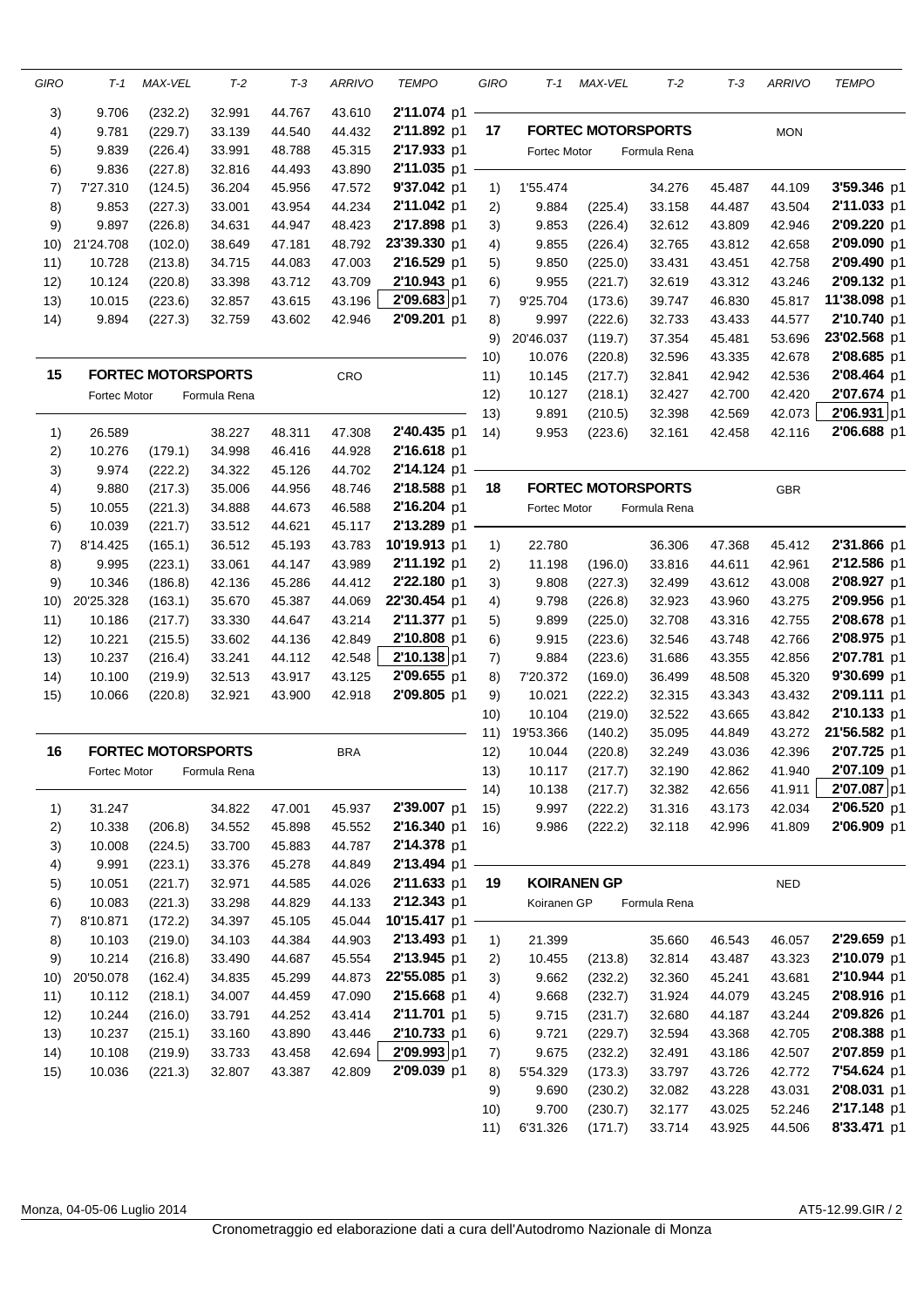| GIRO | T-1                 | MAX-VEL               | $T-2$        | $T-3$            | <b>ARRIVO</b>    | <b>TEMPO</b>               | GIRO     | T-1                                    | <b>MAX-VEL</b>       | $T-2$            | $T-3$            | <b>ARRIVO</b>    | <b>TEMPO</b>               |
|------|---------------------|-----------------------|--------------|------------------|------------------|----------------------------|----------|----------------------------------------|----------------------|------------------|------------------|------------------|----------------------------|
| 12)  | 12'51.933           | (174.4)               | 33.160       | 43.399           | 42.850           | 14'51.342 p1               | 7)       | 10'26.584                              | (171.9)              | 34.975           | 46.222           | 44.917           | 12'32.698 p1               |
| 13)  | 9.801               | (227.8)               | 32.067       | 42.800           | 42.440           | 2'07.108 p1                | 8)       | 9.938                                  | (225.4)              | 33.372           | 44.023           | 45.173           | 2'12.506 p1                |
| 14)  | 9.859               | (226.8)               | 32.413       | 42.975           | 42.514           | 2'07.761 p1                | 9)       | 21'13.426                              | (171.4)              | 34.422           | 45.151           | 49.183           | 23'22.182 p1               |
| 15)  | 9.852               | (226.8)               | 32.337       | 43.040           | 42.036           | 2'07.265 p1                | 10)      | 10.002                                 | (222.6)              | 33.857           | 48.215           | 45.207           | 2'17.281 p1                |
| 16)  | 9.713               | (230.2)               | 32.107       | 42.996           | 42.117           | 2'06.933 p1                | 11)      | 10.032                                 | (223.1)              | 33.579           | 43.613           | 43.745           | 2'10.969 p1                |
| 17)  | 9.689               | (231.7)               | 31.903       | 42.804           | 42.294           | 2'06.690 p1                | 12)      | 9.860                                  | (227.3)              | 32.876           | 43.760           | 43.421           | 2'09.917 p1                |
|      |                     |                       |              |                  |                  |                            | 13)      | 9.845                                  | (227.3)              | 32.625           | 43.705           | 43.237           | 2'09.412 p1                |
| 21   |                     | <b>TECH 1 RACING</b>  |              |                  | <b>INA</b>       |                            |          |                                        |                      |                  |                  |                  |                            |
|      | Tech 1 Racin        |                       | Formula Rena |                  |                  |                            | 26       |                                        | <b>JD MOTORSPORT</b> |                  |                  | <b>RUS</b>       |                            |
|      |                     |                       |              |                  |                  |                            |          | JD Motorspor                           |                      | Formula Rena     |                  |                  |                            |
| 1)   | 49.612              |                       | 36.258       | 46.611           | 44.655           | 2'57.136 p1                |          |                                        |                      |                  |                  |                  |                            |
| 2)   | 10.396              | (209.7)               | 36.770       | 45.308           | 44.891           | 2'17.365 p1                | 1)       | 35.322                                 |                      | 35.697           | 57.180           | 45.402           | 2'53.601 p1                |
| 3)   | 9.877               | (207.6)               | 41.792       | 45.897           | 44.314           | 2'21.880 p1                | 2)       | 9.838                                  | (225.0)              | 34.337           | 44.652           | 43.795           | 2'12.622 p1                |
| 4)   | 9.779               | (228.8)               | 33.632       | 46.612           | 44.484           | 2'14.507 p1                | 3)       | 9.706                                  | (231.2)              | 33.365           | 44.387           | 43.944           | 2'11.402 p1                |
| 5)   | 9.945               | (226.4)               | 33.567       | 44.928           | 44.901           | 2'13.341 p1                | 4)       | 9.739                                  | (230.7)              | 33.038           | 44.856           | 52.406           | 2'20.039 p1                |
| 6)   | 10.454              | (199.2)               | 43.363       | 49.041           | 47.520           | 2'30.378 p1                | 5)       | 9.858                                  | (225.9)              | 33.222           | 44.557           | 43.440           | 2'11.077 p1                |
| 7)   | 9'48.389            | (138.6)               | 36.512       | 44.557           | 45.094           | 11'54.552 p1               | 6)       | 9.786                                  | (228.8)              | 33.176           | 44.103           | 43.921           | 2'10.986 p1                |
| 8)   | 10.029              | (219.9)               | 33.370       | 44.547           | 45.363           | 2'13.309 p1                | 7)       | 9'06.643                               | (173.0)              | 33.664           | 44.688           | 43.515           | 11'08.510 p1               |
| 9)   | 21'40.992           | (151.4)               | 40.373       | 46.394           | 44.974           | 23'52.733 p1               | 8)       | 9.901                                  | (225.4)              | 33.037           | 45.262           | 44.357           | 2'12.557 p1                |
| 10)  | 10.051              | (222.6)               | 33.951       | 44.039           | 43.399           | 2'11.440 p1                | 9)       | 10.053                                 | (221.3)              | 33.206           | 44.876           | 45.029           | 2'13.164 p1                |
| 11)  | 10.101              | (220.4)               | 33.749       | 44.282           | 45.498           | 2'13.630 p1                | 10)      | 20'01.482                              | (145.5)              | 35.995           | 45.425           | 45.554           | 22'08.456 p1               |
| 12)  | 10.077              | (223.1)               | 32.745       | 1'04.778         | 43.183           | 2'30.783 p1                | 11)      | 10.061                                 | (221.3)              | 33.506           | 44.851           | 43.955           | 2'12.373 p1                |
| 13)  | 9.925               | (226.8)               | 32.458       | 43.960           | 42.739           | 2'09.082 p1                | 12)      | 10.119                                 | (219.0)              | 33.437           | 44.412           | 43.569           | 2'11.537 p1                |
|      |                     |                       |              |                  |                  |                            | 13)      | 10.108                                 | (219.9)              | 33.054           | 44.207           | 43.685           | 2'11.054 p1                |
|      |                     |                       |              |                  |                  |                            | 14)      | 10.085                                 | (219.5)              | 33.186           | 44.477           | 43.587           | 2'11.335 p1                |
| 22   |                     | <b>MGR MOTORSPORT</b> |              |                  | <b>BRA</b>       |                            | 15)      | 10.000                                 | (223.6)              | 33.278           | 43.857           | 42.858           | 2'09.993 p1                |
|      | <b>MGR Motorspo</b> |                       | Formula Rena |                  |                  |                            |          |                                        |                      |                  |                  |                  |                            |
|      |                     |                       |              |                  |                  |                            |          |                                        |                      |                  |                  |                  |                            |
|      | 1'05.842            |                       |              |                  |                  |                            | 27       | <b>BVM RACING</b>                      |                      |                  |                  |                  |                            |
| 1)   |                     |                       | 40.675       | 46.670<br>44.560 | 44.504           | 3'17.691 p1<br>2'12.318 p1 |          |                                        |                      |                  |                  | <b>ITA</b>       |                            |
| 2)   | 9.873               | (215.5)               | 33.978       | 44.170           | 43.907<br>44.168 | 2'11.312 p1                |          | <b>BVM Racing</b>                      |                      | Formula Rena     |                  |                  |                            |
| 3)   | 9.733               | (230.2)               | 33.241       |                  |                  |                            |          |                                        |                      |                  |                  |                  |                            |
| 4)   | 9.770               | (229.2)               | 33.002       | 43.746           | 44.689           | 2'11.207 p1                | 1)       | 3'52.711                               | (168.2)              | 34.477           | 44.548           | 44.099           | 5'55.835 p1                |
| 5)   | 10.248              | (194.2)               | 33.817       | 44.134           | 43.770           | 2'11.969 p1                | 2)<br>3) | 9.796                                  | (230.2)              | 34.311           | 44.435           | 44.030           | 2'12.572 p1                |
| 6)   | 9.907               | (225.0)               | 33.339       | 45.200           | 45.728           | 2'14.174 p1                |          | 9.832                                  | (228.8)              | 33.867           | 44.948           | 43.830           | 2'12.477 p1                |
| 7)   | 7'44.712            | (166.1)               | 34.858       | 43.620           | 44.529           | 9'47.719 p1                | 4)       | 9.862                                  | (227.3)              | 33.483           | 44.250           | 44.334           | 2'11.929 p1                |
| 8)   | 9.903               | (225.0)               | 33.521       | 43.647           | 43.294           | 2'10.365 p1                | 5)       | 9.893                                  | (226.8)              | 32.788           | 44.505           | 43.349<br>43.534 | 2'10.535 p1                |
| 9)   | 10.378              | (175.0)               | 34.582       | 44.248           | 50.538           | 2'19.746 Bp1               | 6)       | 7'35.415                               | (177.0)              | 34.175           | 43.685           |                  | 9'36.809 p1                |
| 10)  | 21'17.851           | (123.0)               | 37.486       | 45.946           | 44.913           | 23'26.196 p1               | 7)       | 9.830                                  | (210.5)              | 37.447           | 43.827           | 44.400           | 2'15.504 p1                |
| 11)  | 10.071              | (220.4)               | 32.897       | 43.630           | 43.820           | 2'10.418 p1                | 8)       | 9.961                                  | (223.1)              | 33.598           | 44.331           | 48.497           | 2'16.387 Bp1               |
| 12)  | 10.168              | (219.0)               | 32.985       | 43.430           | 42.466           | 2'09.049 p1                | 9)       | 20'52.500                              | (101.9)              | 41.649           | 45.156           | 44.622           | 23'03.927 p1               |
| 13)  | 10.058              | (220.8)               | 33.948       | 43.250           | 42.481           | 2'09.737 p1                | 10)      | 9.902                                  | (216.0)              | 33.669           | 44.638           | 55.032           | 2'23.241 p1                |
| 14)  | 9.988               | (223.6)               | 32.917       | 43.461           | 42.623           | 2'08.989 p1                | 11)      | 10.362                                 | (218.6)              | 33.687           | 43.749           | 43.426           | 2'11.224 p1                |
| 15)  | 9.944               | (224.0)               | 32.552       | 43.925           | 48.644           | 2'15.065 Bp1 12)           | 13)      | 9.982<br>9.919                         | (223.6)<br>(225.9)   | 33.205<br>33.238 | 43.662<br>43.553 | 43.314<br>42.713 | 2'10.163 p1<br>2'09.423 p1 |
|      |                     |                       |              |                  |                  |                            |          |                                        |                      |                  |                  |                  |                            |
| 25   |                     | <b>JD MOTORSPORT</b>  |              |                  | <b>RUS</b>       |                            |          |                                        |                      |                  |                  |                  |                            |
|      | JD Motorspor        |                       | Formula Rena |                  |                  |                            | 28       | <b>BVM RACING</b><br><b>BVM Racing</b> |                      | Formula Rena     |                  | <b>RUS</b>       |                            |
| 1)   | 33.955              |                       | 34.424       | 51.974           | 57.711           | 2'58.064 p1                |          |                                        |                      |                  |                  |                  |                            |
| 2)   | 9.803               | (201.4)               | 34.586       | 44.480           | 43.648           | 2'12.517 p1                | 1)       | 1'31.767                               |                      | 43.958           | 49.825           | 50.647           | 3'56.197 p1                |
| 3)   | 9.676               | (232.2)               | 32.964       | 44.032           | 43.599           | 2'10.271 p1                | 2)       | 10.037                                 | (206.8)              | 37.095           | 45.718           | 44.905           | 2'17.755 p1                |
| 4)   | 9.608               | (233.2)               | 33.532       |                  |                  | 2'28.125 p1                | 3)       | 9.885                                  | (225.9)              | 34.304           | 44.683           | 43.734           | 2'12.606 p1                |

6) 9.707 (231.7) 32.919 44.198 44.118 **2'10.942** p1

5) 9.976 (223.6) 33.622 43.832 44.744 **2'12.174** p1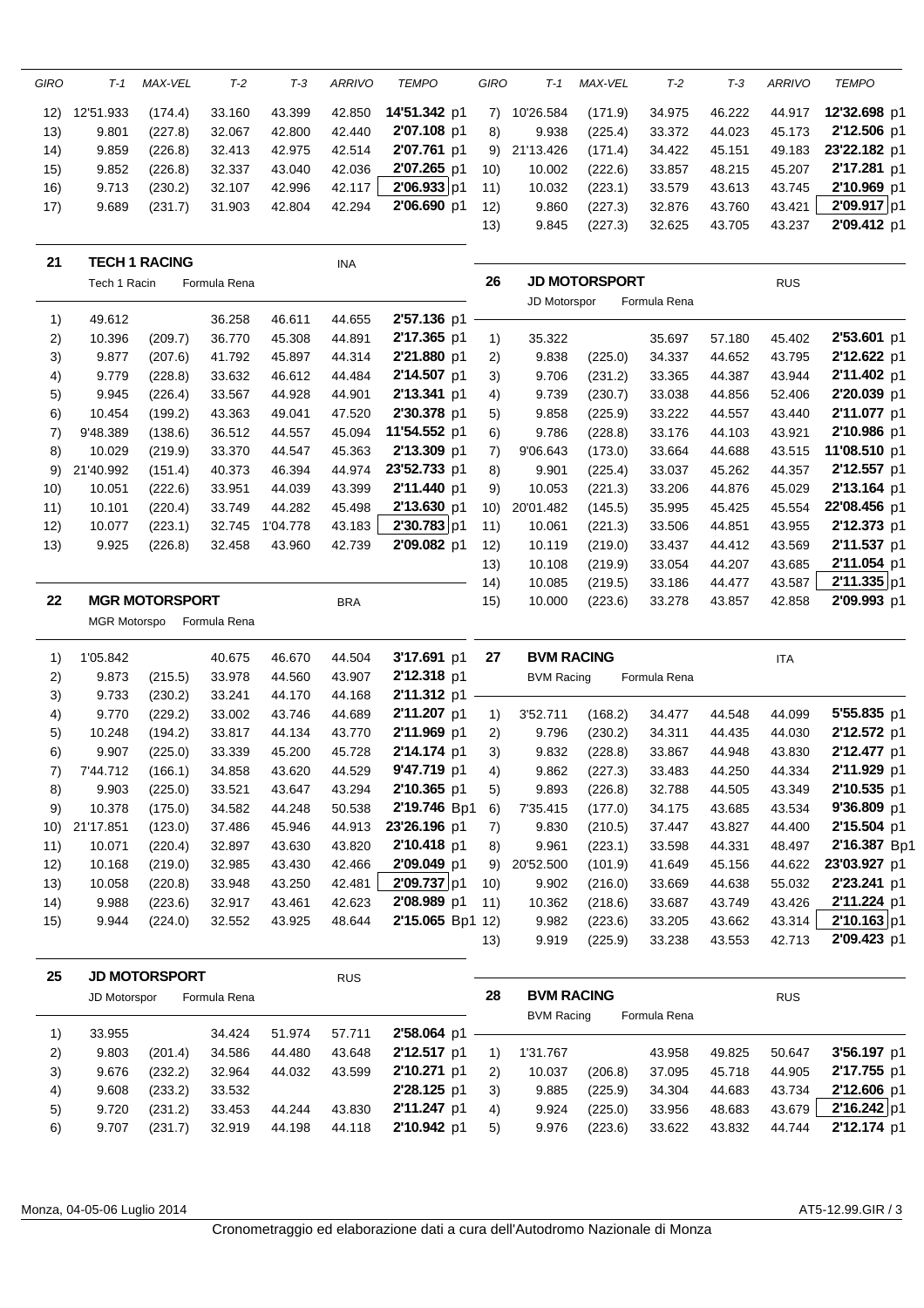| GIRO | T-1                 | MAX-VEL                | T-2          | $T-3$    | <b>ARRIVO</b> | <b>TEMPO</b> | GIRO | T-1                 | MAX-VEL                     | $T-2$        | $T-3$  | <b>ARRIVO</b> | <b>TEMPO</b> |
|------|---------------------|------------------------|--------------|----------|---------------|--------------|------|---------------------|-----------------------------|--------------|--------|---------------|--------------|
| 29   |                     | <b>TECH 1 RACING</b>   |              |          | <b>MAS</b>    |              | 33   |                     | <b>CRAM MOTORSPORT</b>      |              |        | <b>AUT</b>    |              |
|      | Tech 1 Racin        |                        | Formula Rena |          |               |              |      | Cram Motorsp        |                             | Formula Rena |        |               |              |
| 1)   | 55.407              |                        | 35.376       | 45.082   | 43.756        | 2'59.621 p1  | 1)   | 58.509              |                             | 36.325       | 45.480 | 44.419        | 3'04.733 p1  |
| 2)   | 9.957               | (223.1)                | 34.304       | 44.427   | 43.387        | 2'12.075 p1  | 2)   | 9.936               | (210.5)                     | 36.405       | 44.577 | 43.012        | 2'13.930 p1  |
| 3)   | 9.750               | (231.2)                | 33.054       | 43.920   | 43.363        | 2'10.087 p1  | 3)   | 9.862               | (226.4)                     | 33.309       | 44.271 | 43.488        | 2'10.930 p1  |
| 4)   | 9.752               | (230.7)                | 33.777       | 44.309   | 43.564        | 2'11.402 p1  | 4)   | 9.918               | (225.0)                     | 32.956       | 44.925 | 44.456        | 2'12.255 p1  |
| 5)   | 9.871               | (226.8)                | 33.182       | 43.959   | 43.902        | 2'10.914 p1  | 5)   | 11.263              | (165.6)                     | 35.756       | 44.552 | 43.641        | 2'15.212 p1  |
| 6)   | 9.880               | (226.8)                | 32.680       | 43.898   | 42.982        | 2'09.440 p1  | 6)   | 9.988               | (223.6)                     | 33.156       | 43.792 | 43.327        | 2'10.263 p1  |
| 7)   | 8'43.861            | (107.5)                | 40.923       | 43.757   | 43.003        | 10'51.544 p1 | 7)   | 7'35.873            | (163.1)                     | 35.248       | 43.950 | 49.796        | 9'44.867 p1  |
| 8)   | 10.009              | (222.6)                | 32.705       | 43.608   | 43.199        | 2'09.521 p1  | 8)   | 10.005              | (223.6)                     | 33.295       | 44.043 | 44.062        | 2'11.405 p1  |
| 9)   | 23'34.415           | (160.0)                | 39.293       | 46.008   | 45.773        | 25'45.489 p1 | 9)   | 10.056              | (222.2)                     | 33.487       | 43.835 | 44.094        | 2'11.472 p1  |
| 10)  | 10.110              | (219.5)                | 32.607       | 43.496   | 42.507        | 2'08.720 p1  |      |                     |                             |              |        |               |              |
| 11)  | 10.141              | (218.1)                | 32.925       | 43.547   | 46.723        | 2'13.336 p1  |      |                     |                             |              |        |               |              |
| 12)  | 10.059              | (221.3)                | 32.525       | 43.382   | 42.413        | 2'08.379 p1  | 37   |                     | <b>CHINA BRT BY JCSTEAM</b> |              |        | <b>CHN</b>    |              |
| 13)  | 9.972               | (224.0)                | 32.329       | 43.308   | 42.252        | 2'07.861 p1  |      | CHINA BRT by        |                             | Formula Rena |        |               |              |
|      |                     |                        |              |          |               |              | 1)   | 1'08.251            |                             | 39.541       | 48.298 | 46.732        | 3'22.822 p1  |
| 31   |                     | <b>GSK GRAND PRIX</b>  |              |          | <b>ITA</b>    |              | 2)   | 10.078              | (198.8)                     | 36.513       | 46.771 | 44.589        | 2'17.951 p1  |
|      | <b>GSK Grand Pr</b> |                        | Formula Rena |          |               |              | 3)   | 9.910               | (225.4)                     | 34.029       | 45.673 | 44.866        | 2'14.478 p1  |
|      |                     |                        |              |          |               |              | 4)   | 9.990               | (224.0)                     | 33.852       | 45.670 | 45.314        | 2'14.826 p1  |
| 1)   | 1'12.965            |                        | 39.404       | 51.682   | 49.315        | 3'33.366 p1  | 5)   | 10.019              | (222.2)                     | 33.943       | 45.581 | 45.761        | 2'15.304 p1  |
| 2)   | 10.129              | (223.1)                | 34.957       | 47.597   | 47.519        | 2'20.202 p1  | 6)   | 10.030              | (222.2)                     | 33.382       | 53.556 | 44.876        | 2'21.844 p1  |
| 3)   | 9.972               | (226.8)                | 33.703       | 47.102   | 46.297        | 2'17.074 p1  | 7)   | 7'17.888            | (154.9)                     | 37.324       | 45.390 | 44.378        | 9'24.980 p1  |
| 4)   | 10.007              | (225.0)                | 33.824       | 46.276   | 46.777        | 2'16.884 p1  | 8)   | 9.970               | (223.6)                     | 34.776       | 45.447 | 54.062        | 2'24.255 Bp1 |
| 5)   | 10.136              | (221.7)                | 33.453       | 49.431   | 46.175        | 2'19.195 p1  | 9)   | 8'03.110            | (122.4)                     | 39.825       | 47.216 | 48.365        | 10'18.516 p1 |
| 6)   | 10.017              | (223.6)                | 33.861       | 45.603   | 45.840        | 2'15.321 p1  | 10)  | 16'17.231           | (127.6)                     | 39.366       | 45.083 | 44.538        | 18'26.218 p1 |
| 7)   | 7'31.922            | (52.8)                 | 45.877       | 45.472   | 45.603        | 9'48.874 p1  | 11)  | 10.276              | (215.1)                     | 35.533       | 45.757 | 44.000        | 2'15.566 p1  |
| 8)   | 10.182              | (220.4)                | 33.987       | 47.310   | 48.136        | 2'19.615 p1  | 12)  | 10.095              | (220.4)                     | 33.494       | 45.750 | 44.924        | 2'14.263 p1  |
| 9)   | 10.346              | (215.1)                | 34.060       | 44.865   | 47.083        | 2'16.354 p1  | (13) | 10.053              | (222.2)                     | 33.656       | 44.301 | 43.576        | 2'11.586 p1  |
| 10)  | 20'25.464           | (108.4)                | 38.906       | 53.175   | 47.716        | 22'45.261 p1 |      |                     |                             |              |        |               |              |
| 11)  | 10.182              | (219.0)                | 34.323       | 46.725   | 45.744        | 2'16.974 p1  |      |                     |                             |              |        |               |              |
| 12)  | 10.499              | (200.0)                | 34.301       | 44.746   | 44.660        | 2'14.206 p1  | 42   | <b>BVM RACING</b>   |                             |              |        | <b>UKR</b>    |              |
| 13)  | 10.186              | (220.4)                | 33.908       | 44.591   | 44.950        | 2'13.635 p1  |      | <b>BVM Racing</b>   |                             | Formula Rena |        |               |              |
| 14)  | 10.037              | (215.1)                | 34.017       | 44.283   | 46.603        | 2'14.940 p1  |      |                     |                             |              |        |               |              |
|      |                     |                        |              |          |               |              | 1)   | 53'06.360           | (145.3)                     | 37.858       | 46.307 | 45.927        | 55'16.452 p1 |
| 32   |                     | <b>CRAM MOTORSPORT</b> |              |          |               |              | 2)   | 10.311              | (211.7)                     | 34.512       | 44.650 | 45.032        | 2'14.505 p1  |
|      | Cram Motorsp        |                        | Formula Rena |          | <b>ITA</b>    |              | 3)   | 10.140              | (219.9)                     | 33.035       | 46.436 | 49.046        | 2'18.657 p1  |
|      |                     |                        |              |          |               |              | 4)   | 10.056              | (222.6)                     | 33.100       | 44.020 | 43.785        | 2'10.961 p1  |
| 1)   | 1'14.169            |                        | 37.152       | 44.991   | 45.245        | 3'21.557 p1  |      |                     |                             |              |        |               |              |
| 2)   | 9.808               | (228.8)                | 34.037       | 44.502   | 43.525        | 2'11.872 p1  | 45   |                     | <b>GSK GRAND PRIX</b>       |              |        | <b>ITA</b>    |              |
| 3)   | 9.716               | (230.7)                | 33.300       | 44.247   | 43.616        | 2'10.879 p1  |      | <b>GSK Grand Pr</b> |                             | Formula Rena |        |               |              |
| 4)   | 9.765               | (225.0)                | 37.839       | 44.352   | 48.363        | 2'20.319 p1  |      |                     |                             |              |        |               |              |
| 5)   | 9.901               | (225.0)                | 33.394       | 43.825   | 43.443        | 2'10.563 p1  | 1)   | 1'00.932            |                             | 37.002       | 47.076 | 45.887        | 3'10.897 p1  |
| 6)   | 9.872               | (225.9)                | 33.578       | 1'02.010 | 43.176        | 2'28.636 p1  | 2)   | 10.079              | (225.4)                     | 34.535       | 46.295 | 45.489        | 2'16.398 p1  |
| 7)   | 6'54.759            | (139.3)                | 36.086       | 44.406   | 47.936        | 9'03.187 p1  | 3)   | 9.830               | (230.2)                     | 33.492       | 46.050 | 45.902        | 2'15.274 p1  |
| 8)   | 9.885               | (224.0)                | 33.281       | 43.968   | 43.851        | 2'10.985 p1  | 4)   | 9.859               | (224.5)                     | 33.657       | 45.348 | 45.051        | 2'13.915 p1  |
| 9)   | 9.992               | (222.2)                | 33.364       | 43.816   | 44.768        | 2'11.940 p1  | 5)   | 9.900               | (227.3)                     | 33.491       | 45.583 | 45.807        | 2'14.781 p1  |
| 10)  | 22'09.092           | (157.8)                | 34.714       | 45.786   | 50.761        | 24'20.353 p1 | 6)   | 10.006              | (220.8)                     | 34.233       | 45.047 | 44.831        | 2'14.117 p1  |
| 11)  | 10.004              | (221.3)                | 33.374       | 43.376   | 43.257        | 2'10.011 p1  | 7)   | 7'23.982            | (104.7)                     | 38.692       | 45.908 | 46.080        | 9'34.662 p1  |
| 12)  | 10.121              | (218.1)                | 32.911       | 43.780   | 42.670        | 2'09.482 p1  | 8)   | 9.929               | (227.8)                     | 33.408       | 45.153 | 45.572        | 2'14.062 p1  |
| 13)  | 9.975               | (222.2)                | 32.413       | 43.625   | 42.606        | 2'08.619 p1  | 9)   | 9.952               | (226.8)                     | 33.301       | 44.827 | 46.431        | 2'14.511 p1  |
| 14)  | 9.902               | (225.0)                | 33.532       | 43.970   | 43.875        | 2'11.279 p1  | 10)  | 6'10.168            | (125.1)                     | 38.782       | 46.649 | 49.505        | 8'25.104 p1  |

Monza, 04-05-06 Luglio 2014 **AT5-12.99.GIR** / 4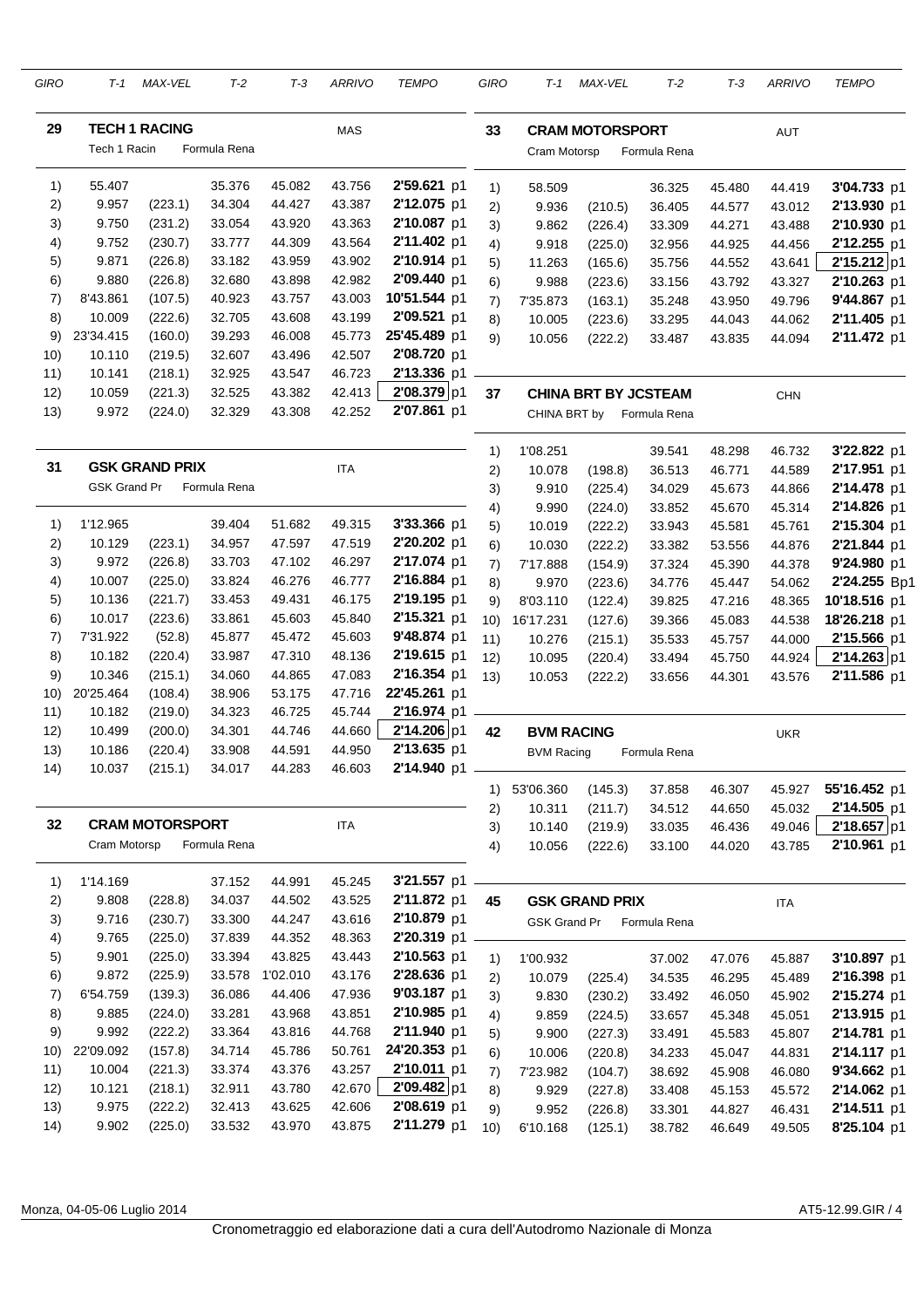| <b>GIRO</b> | $T-1$        | MAX-VEL                   | $T-2$        | $T-3$  | <b>ARRIVO</b> | <b>TEMPO</b> | <b>GIRO</b> | $T-1$           | MAX-VEL                 | $T-2$        | $T-3$  | <b>ARRIVO</b> | <b>TEMPO</b> |
|-------------|--------------|---------------------------|--------------|--------|---------------|--------------|-------------|-----------------|-------------------------|--------------|--------|---------------|--------------|
| 11)         | 12'59.351    | (105.4)                   | 40.184       | 47.487 | 46.769        | 15'13.791 p1 | 8)          | 9.844           | (225.9)                 | 32.400       | 44.138 | 43.281        | 2'09.663 p1  |
| 12)         | 10.160       | (217.7)                   | 34.907       | 45.171 | 46.081        | 2'16.319 p1  | 9)          | 9.937           | (225.4)                 | 32.868       | 44.276 | 44.361        | 2'11.442 p1  |
| 13)         | 10.232       | (220.4)                   | 33.797       | 44.840 | 45.103        | 2'13.972 p1  | 10)         | 21'35.186       | (120.4)                 | 37.246       | 56.409 | 47.893        | 23'56.734 p1 |
| 14)         | 10.118       | (223.6)                   | 32.974       | 44.265 | 45.040        | 2'12.397 p1  | 11)         | 16.476          | (160.9)                 | 36.220       | 45.003 | 44.090        | 2'21.789 p1  |
| 15)         | 9.986        | (226.8)                   | 32.806       | 44.401 | 44.437        | 2'11.630 p1  | 12)         | 10.084          | (219.9)                 | 33.048       | 43.718 | 42.463        | 2'09.313 p1  |
|             |              |                           |              |        |               |              | 13)         | 9.954           | (224.0)                 | 32.455       | 43.783 | 42.599        | 2'08.791 p1  |
|             |              |                           |              |        |               |              | 14)         | 9.817           | (229.2)                 | 33.216       | 43.785 | 42.716        | 2'09.534 p1  |
| 58          |              | <b>FORTEC MOTORSPORTS</b> |              |        | GBR           |              | 15)         | 9.859           | (227.8)                 | 32.622       | 44.718 | 43.207        | 2'10.406 p1  |
|             | Fortec Motor |                           | Formula Rena |        |               |              |             |                 |                         |              |        |               |              |
| 1)          | 29.082       |                           | 35.069       | 45.856 | 45.495        | 2'35.502 p1  | 73          |                 | <b>PECCENINI Pietro</b> |              |        | <b>ITA</b>    |              |
| 2)          | 10.006       | (221.7)                   | 33.817       | 44.771 | 44.255        | 2'12.849 p1  |             | <b>TS Corse</b> |                         | Formula Rena |        |               |              |
| 3)          | 9.851        | (226.4)                   | 33.306       | 44.194 | 43.029        | 2'10.380 p1  |             |                 |                         |              |        |               |              |
| 4)          | 9.883        | (225.0)                   | 33.180       | 43.376 | 42.738        | 2'09.177 p1  | 1)          | 3'35.177        | (124.2)                 | 40.456       | 48.354 | 49.002        | 5'52.989 p1  |
| 5)          | 9.948        | (223.6)                   | 32.866       | 43.321 | 42.628        | 2'08.763 p1  | 2)          | 10.180          | (222.6)                 | 37.344       | 48.139 | 48.796        | 2'24.459 p1  |
| 6)          | 9.944        | (223.6)                   | 32.658       | 43.080 | 42.694        | 2'08.376 p1  | 3)          | 10.072          | (225.4)                 | 34.120       | 47.997 | 48.247        | 2'20.436 p1  |
| 7)          | 9.957        | (223.1)                   | 32.674       | 43.194 | 42.421        | 2'08.246 p1  | 4)          | 10.092          | (223.6)                 | 33.835       | 46.729 | 47.989        | 2'18.645 p1  |
| 8)          | 6'01.449     | (151.0)                   | 35.502       | 45.059 | 43.880        | 8'05.890 p1  | 5)          | 9.991           | (224.5)                 | 34.124       | 46.051 | 47.141        | 2'17.307 p1  |
| 9)          | 9.986        | (222.2)                   | 33.052       | 43.455 | 42.702        | 2'09.195 p1  | 6)          | 9'57.828        | (143.0)                 | 40.425       | 48.608 | 48.653        | 12'15.514 p1 |
| 10)         | 10.023       | (220.8)                   | 33.145       | 43.072 | 43.314        | 2'09.554 p1  | 7)          | 22'28.777       | (119.6)                 | 40.396       | 54.186 | 50.084        | 24'53.443 p1 |
| 11)         | 21'17.163    | (167.1)                   | 34.621       | 44.221 | 44.075        | 23'20.080 p1 | 8)          | 10.180          | (220.8)                 | 34.393       | 46.387 | 48.458        | 2'19.418 p1  |
| 12)         | 10.043       | (221.3)                   | 33.170       | 43.525 | 43.108        | 2'09.846 p1  | 9)          | 10.556          | (212.1)                 | 35.410       | 46.018 | 48.567        | 2'20.551 p1  |
| 13)         | 10.082       | (219.9)                   | 32.995       | 43.978 | 42.724        | 2'09.779 p1  | 10)         | 10.559          | (211.3)                 | 34.596       | 47.802 | 46.889        | 2'19.846 p1  |
| (14)        | 10.080       | (219.5)                   | 32.643       | 43.694 | 42.456        | 2'08.873 p1  | 11)         | 10.053          | (225.0)                 | 33.403       | 45.592 | 46.142        | 2'15.190 p1  |
| 15)         | 9.977        | (223.1)                   | 32.805       | 42.956 | 42.215        | 2'07.953 p1  |             |                 |                         |              |        |               |              |
| 16)         | 9.934        | (223.6)                   | 32.387       | 43.313 | 42.887        | 2'08.521 p1  |             |                 |                         |              |        |               |              |

|     | 78<br><b>KOIRANEN GP</b> |                   |              |        |            |              |      |             |         |              | <b>CHN</b> |        |                     |
|-----|--------------------------|-------------------|--------------|--------|------------|--------------|------|-------------|---------|--------------|------------|--------|---------------------|
| 63  |                          | TURCHETTO Stefano |              |        | <b>ITA</b> |              |      | Koiranen GP |         | Formula Rena |            |        |                     |
|     | <b>TS Corse</b>          |                   | Formula Rena |        |            |              | 1)   | 24.283      |         | 36.761       | 49.000     | 47.559 | 2'37.603 p1         |
|     |                          |                   |              |        |            |              | 2)   | 9.873       | (221.7) | 33.495       | 45.343     | 50.658 | 2'19.369 p1         |
| 1)  | 3'30.832                 | (147.3)           | 37.988       | 48.600 | 47.140     | 5'44.560 p1  | 3)   | 9.963       | (229.2) | 33.315       | 45.352     | 45.091 | 2'13.721 p1         |
| 2)  | 9.847                    | (224.0)           | 35.260       | 45.637 | 46.780     | 2'17.524 p1  | 4)   | 9.748       | (225.0) | 33.441       | 45.511     | 45.392 | 2'14.092 p1         |
| 3)  | 9.791                    | (230.2)           | 33.945       | 44.878 | 46.209     | 2'14.823 p1  | 5)   | 9.804       | (229.7) | 33.069       | 44.595     | 44.801 | 2'12.269 p1         |
| 4)  | 9.866                    | (228.3)           | 33.947       | 45.088 | 49.167     | 2'18.068 Bp1 | 6)   | 9.846       | (228.8) | 34.619       | 45.566     | 44.388 | 2'14.419 p1         |
| 5)  | 9'16.188                 | (111.8)           | 37.639       | 45.817 | 46.090     | 11'25.734 p1 | 7)   | 7'48.172    | (134.3) | 35.940       | 44.819     | 44.658 | 9'53.589 p1         |
| 6)  | 9.778                    | (230.7)           | 33.908       | 45.032 | 45.521     | 2'14.239 p1  | 8)   | 9.815       | (229.2) | 33.039       | 44.890     | 44.319 | 2'12.063 p1         |
| 7)  | 9.875                    | (228.8)           | 33.826       | 50.753 | 48.345     | 2'22.799 p1  | 9)   | 9.855       | (228.3) | 32.771       | 44.235     | 44.822 | 2'11.683 p1         |
| 8)  | 21'23.522                | (149.1)           | 37.545       | 47.832 | 47.646     | 23'36.545 p1 | 10)  | 6'18.364    | (136.5) | 36.670       | 45.292     | 46.205 | 8'26.531 p1         |
| 9)  | 9.945                    | (225.9)           | 33.689       | 44.722 | 46.108     | 2'14.464 p1  | 11)  | 13'55.386   | (142.2) | 38.655       | 48.262     | 46.129 | <b>16'08.432</b> p1 |
| 10) | 10.102                   | (222.6)           | 33.949       | 44.307 | 44.666     | 2'13.024 p1  | 12)  | 9.964       | (225.4) | 33.353       | 43.944     | 44.423 | 2'11.684 p1         |
| 11) | 9.955                    | (225.9)           | 33.044       | 43.970 | 44.409     | 2'11.378 p1  | (13) | 10.000      | (224.0) | 33.178       | 43.894     | 43.990 | 2'11.062 p1         |
| 12) | 9.874                    | (228.8)           | 33.040       | 43.835 | 44.246     | 2'10.995 p1  | 14)  | 9.875       | (227.8) | 32.623       | 43.806     | 43.179 | 2'09.483 p1         |
|     |                          |                   |              |        |            |              | 15)  | 9.817       | (229.2) | 32.448       | 43.343     | 43.010 | 2'08.618 p1         |

| 70 | <b>KOIRANEN GP</b> |         |              | <b>CHN</b> |        |             |  |  |
|----|--------------------|---------|--------------|------------|--------|-------------|--|--|
|    | Koiranen GP        |         | Formula Rena |            |        |             |  |  |
| 1) | 21.857             |         | 38.335       | 47.069     | 46.097 | 2'33.358 p1 |  |  |
| 2) | 10.505             | (197.8) | 34.368       | 45.670     | 45.715 | 2'16.258 p1 |  |  |
| 3) | 9.679              | (232.7) | 32.925       | 44.840     | 43.723 | 2'11.167 p1 |  |  |
| 4) | 9.690              | (232.7) | 33.877       | 44.905     | 43.457 | 2'11.929 p1 |  |  |
| 5) | 9.815              | (227.8) | 32.925       | 45.502     | 43.887 | 2'12.129 p1 |  |  |
| 6) | 9.868              | (225.4) | 32.596       | 44.627     | 43.080 | 2'10.171 p1 |  |  |
| 7) | 7'46.313           | (173.9) | 36.371       | 44.362     | 43.326 | 9'50.372 p1 |  |  |
|    |                    |         |              |            |        |             |  |  |

Monza, 04-05-06 Luglio 2014 AT5-12.99.GIR / 5